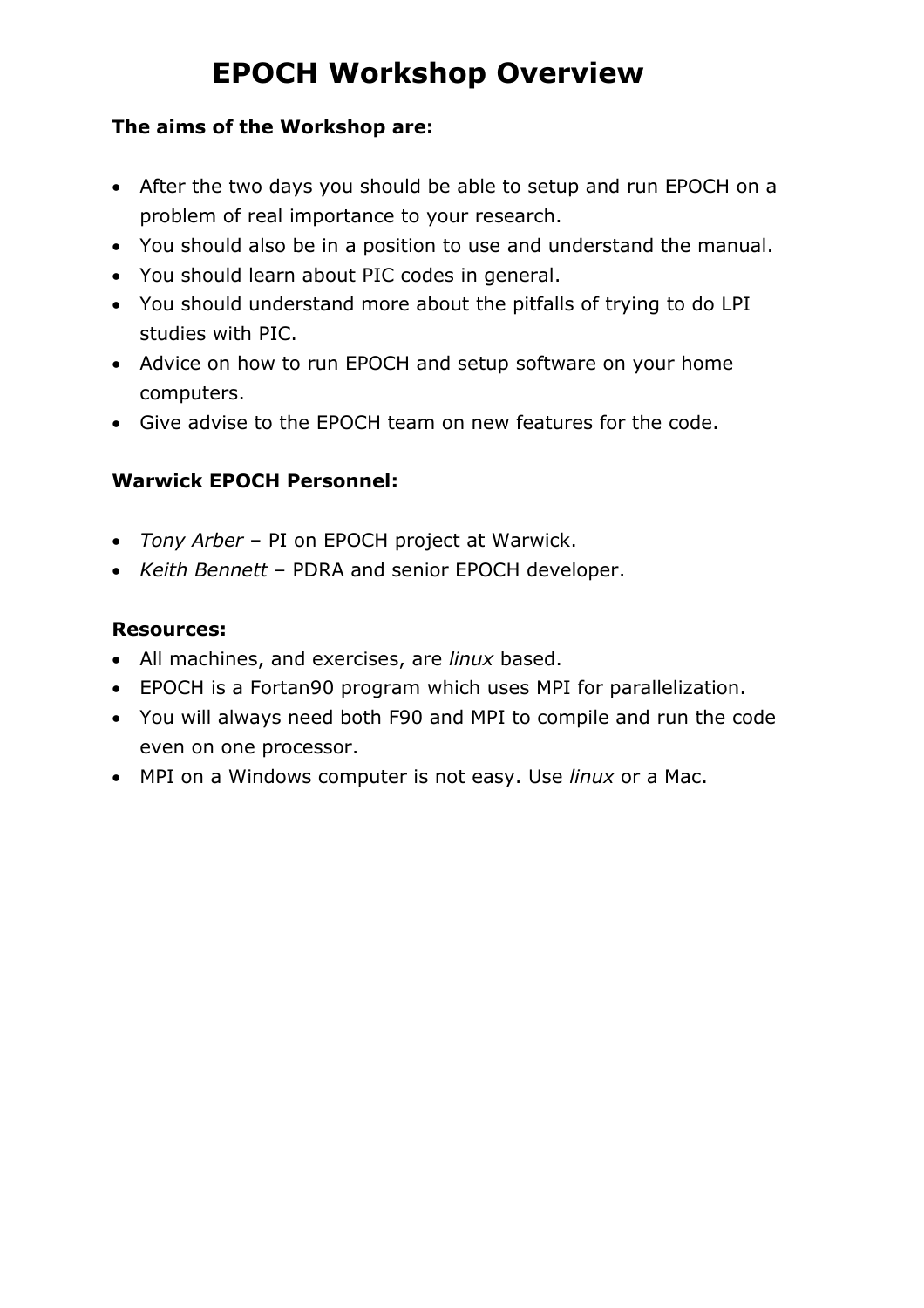### **Workstation Usage**

You can use the workstations for simple 1D tests and looking at the code.

### **Ultra-simple getting EPOCH guide!**

These instructions should work in your host institute if you have *svn.*

- 1. Login to workstation using *guest* account.
- 2. Open a terminal.
- 3. Open a web browser and navigate to CCPForege at the URL http://ccpforge.cse.rl.ac.uk.
- 4. Login to your CCPForge account register if you don't have one yet!
- 5. Find the EPOCH project under 'Projects'
- 6. Go to 'SVN' tab on left.
- 7. Click on 'Access info' and copy the *svn* command line into your terminal.
- 8. Add /trunk to the end so that you have something like. "svn checkout --username *<user>* http://ccpforge.cse.rl.ac.uk/svn/epoch/trunk Epoch". The final "Epoch" here is the name of the directory on your local machine.
- 9. Now hit return and wait for the project to download.

You will now have a directory called 'epoch'. Inside this directory will be three EPOCH sub-directories *epoch1d, epoch2d* and *epoch3d* and some MatLab and VisiT files. Change directory into the *epoch1d* directory and start working through the 'Getting Started with EPOCH' guide.

#### **Running the codes**

```
Single core job: > echo Data | mpiexec –n 1 bin/epoch1d
Four core parallel job: > echo Data | mpiexec –n 4 bin/epoch2d
```
**Note:** If you don't have *svn* on your home computer you can always download a tar file of *epoch* when you return to your lab. This you get from the 'Releases' tab on the EPOCH CCPForge webpage. However I recommend you get, and learn, *svn* and join the 21<sup>st</sup> century.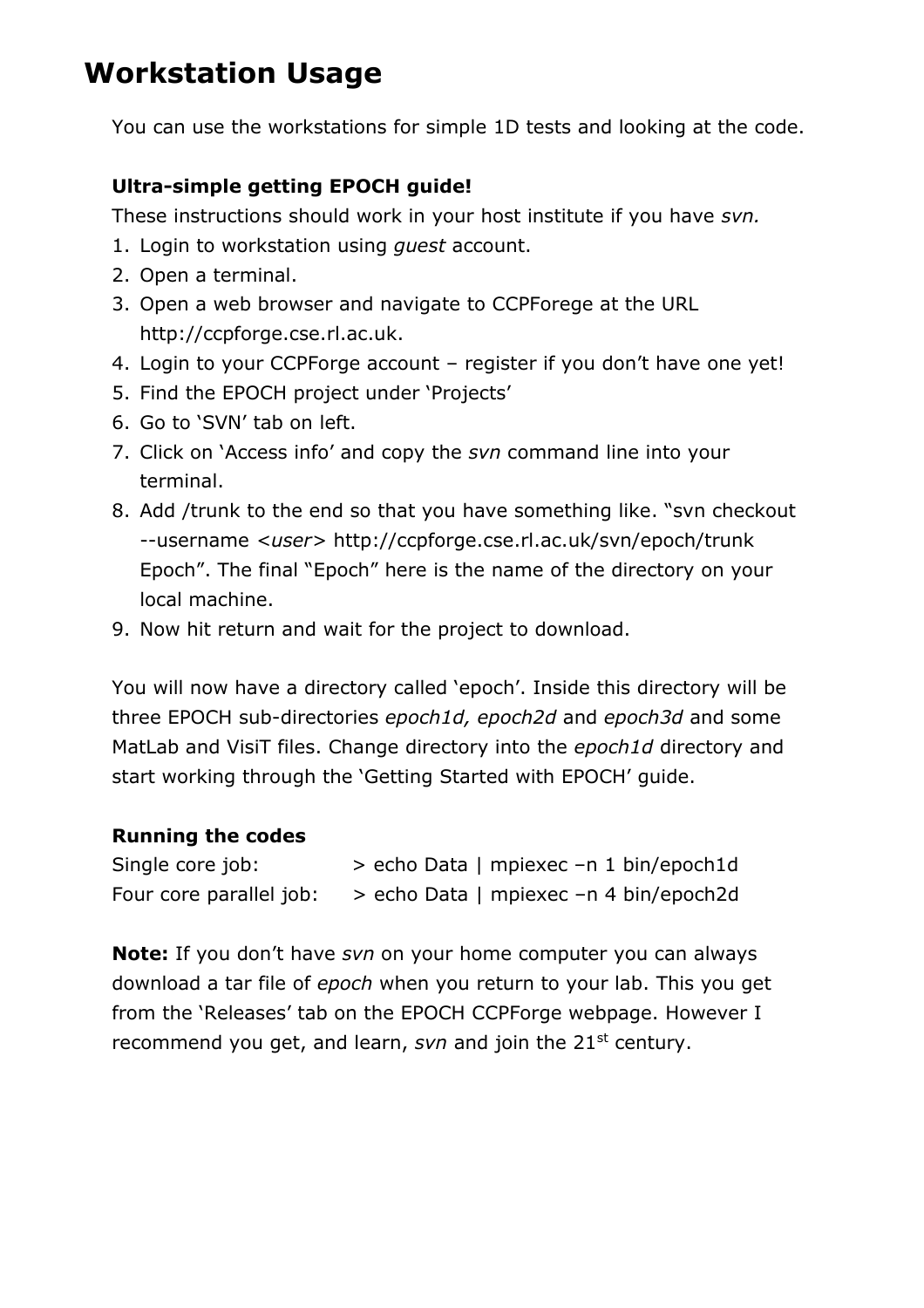## **Getting Started with EPOCH**

#### **Compiling the code**

The first thing you must do is to compile the code. This is done using the UNIX "make" command. This command reads a file called "Makefile" and uses the instructions in this file to generate all the steps required for compiling the code. Most of this is done automatically and the only part which typically needs changing are the instructions for which compiler to use and what compiler flags it accepts. The Makefiles supplied as part of the EPOCH source code contain sections for most commonly used compilers so it is usually unnecessary to actually edit these files. Usually you can compile just by passing the name of the compiler on the command line.

To compile the 1D version of the code, first change to the correct directory by typing "cd Epoch/epoch1d". The compiler used on most desktop machines is "gfortran", so you can compile the code by typing "make COMPILER=gfortran". Alternatively, if you type "make COMPILER=gfortran  $-i4''$  then the code will be compiled in parallel using 4 processors. If you wish, you can save yourself a bit of typing by editing the Makefile and adding the line "COMPILER=gfortran" at the top of the file. Then the command would just be "make  $-i4$ ".

The most commonly used compiler on clusters these days is the Intel FORTRAN compiler. This is the default one used in the Makefile so for such machines you need only type "make" without editing the file.

You should rarely need to edit the Makefile more than this. Occasionally, you may need to change fundamental behavior of the code by changing the list of flags in the "DEFINES" entry. This is documented in the User manual.

#### **Running the code**

In your home directory there is a subdirectory called "EXAMPLES". This contains the example decks we will be working through. When EPOCH is run it asks for the name of a directory to use. It will look in this directory for a file with the name "input.deck" containing the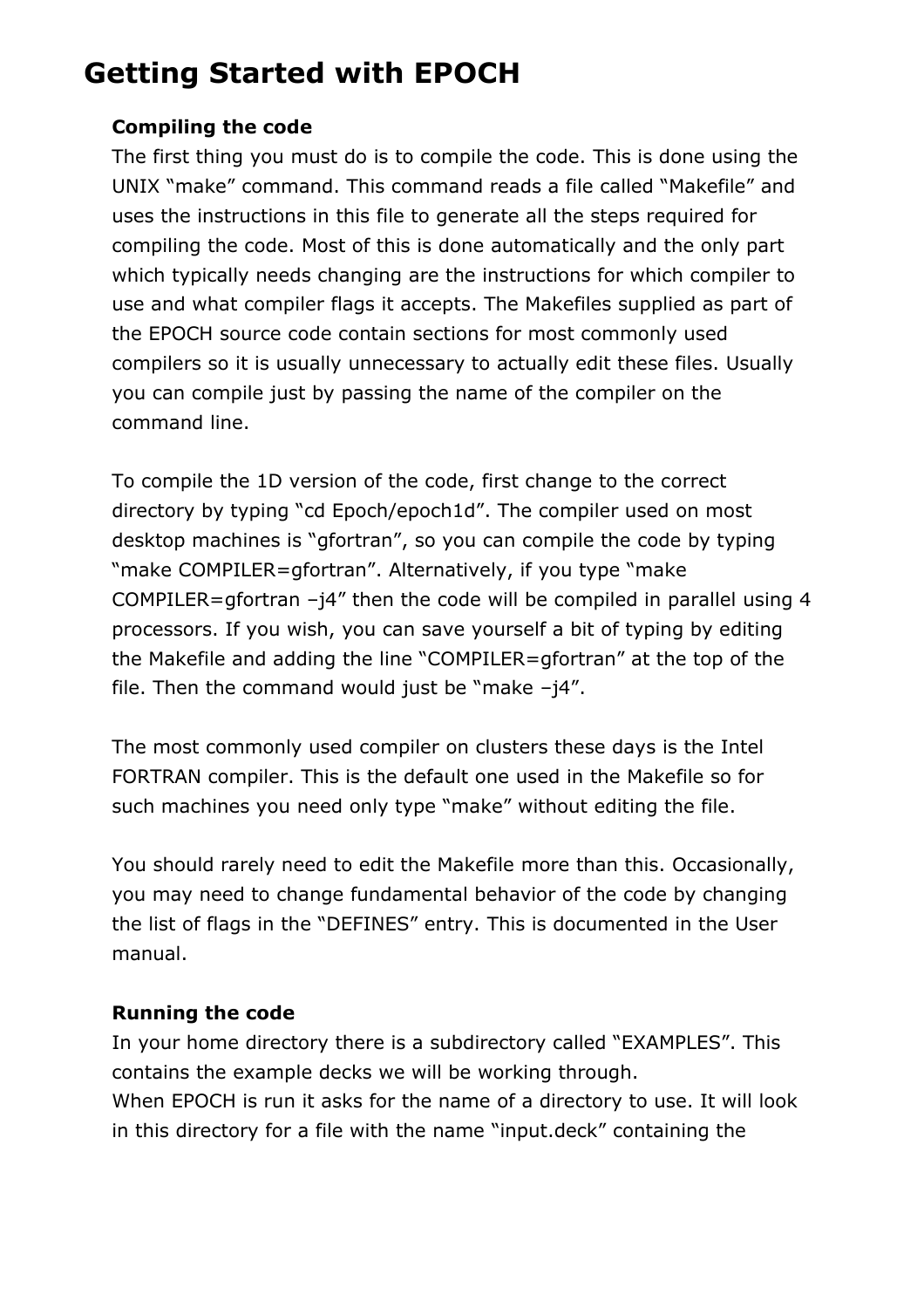problem setup. Any output performed by the code will also be written into this directory.

To work through the examples, you must copy an input deck from "~/EXAMPLES" to the directory you want EPOCH to use and rename the file "input.deck". Throughout this guide we will assume that you use the directory named "Data".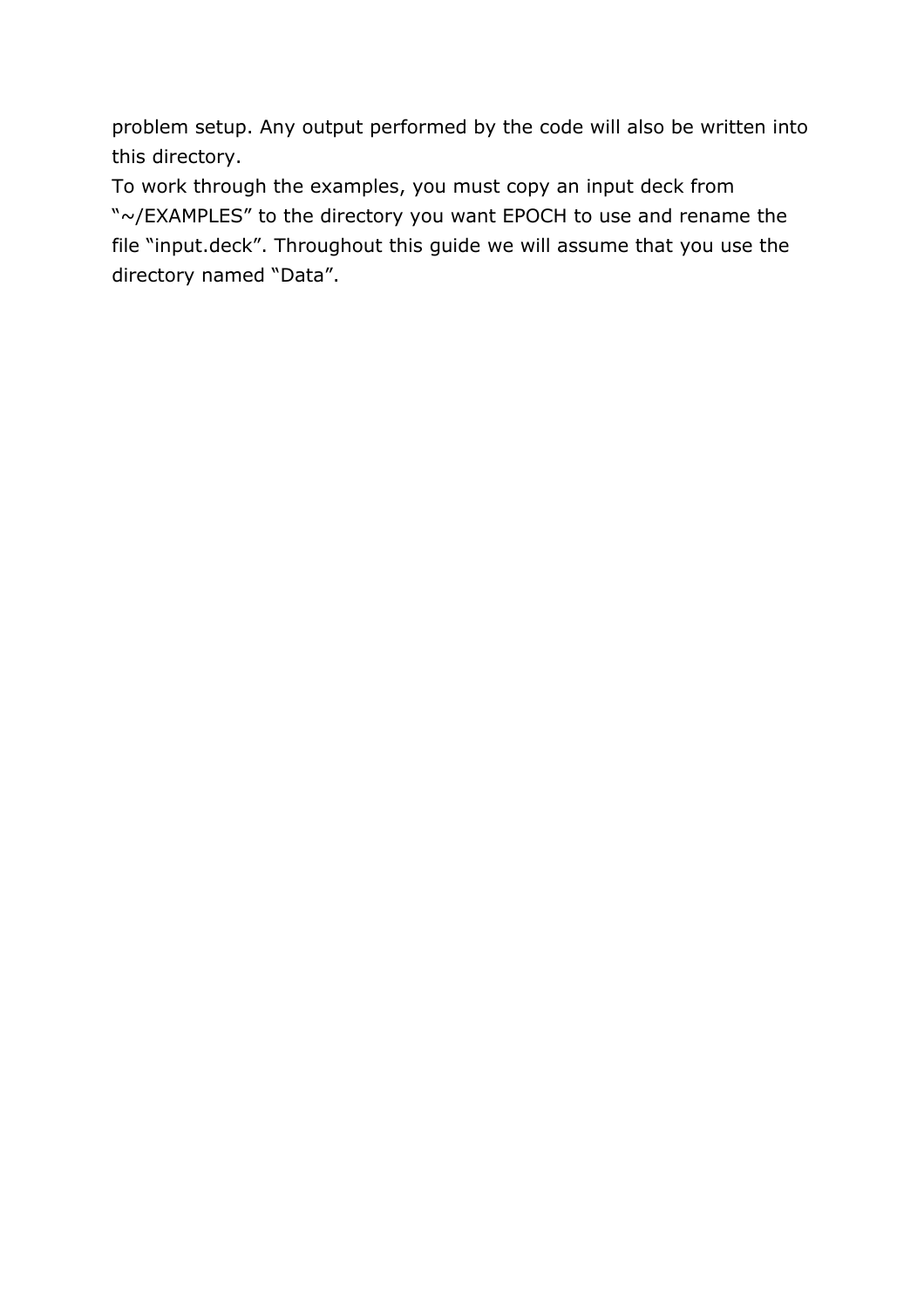# **A Basic EM-Field Simulation**

Our first example problem will be a simple 1D domain with a laser. This should give you a simple introduction to the input deck and visualization of 1D datasets.

Begin by copying the "01-1d\_laser.deck" file from the EXAMPLES directory into the "Data" directory using the command: cp ~/EXAMPLES/01-1d laser.deck Data/input.deck

Open the input deck with an editor to view its contents. Eg. "gedit Data/input.deck"

This is the simplest possible input deck. The file is divided into blocks which are surrounded by "begin:*blocktype*" and "end:*blocktype*" lines. There are currently ten different blocktypes. The most basic input deck requires only two.

The first block is the "control" block. This is used for specifying the domain size and resolution and the length of time to run the simulation. There are also some global simulation parameters that can be specified in this block which will be introduced later.

Within the block, each parameter is specified as a "*name = value" pair.*

The parameters are as follows. "nx" specifies the number of grid points in the x-direction (since this is a 1D code, the grid is only defined in the xdirection). "x\_min" and "x\_max" give the minimum and maximum grid locations measured in meters. Since most plasma simulations are measured in microns, there is a "micron" multiplication factor for convenience. There are also multiplication factors for "milli" through to "atto". Finally, the simulation time is specified using "t end" measured in seconds.

There are also commented lines in the deck. Any text following the "#" character is ignored. The character may appear anywhere on a line, so in the following example:

t end = 50  $#*$  femto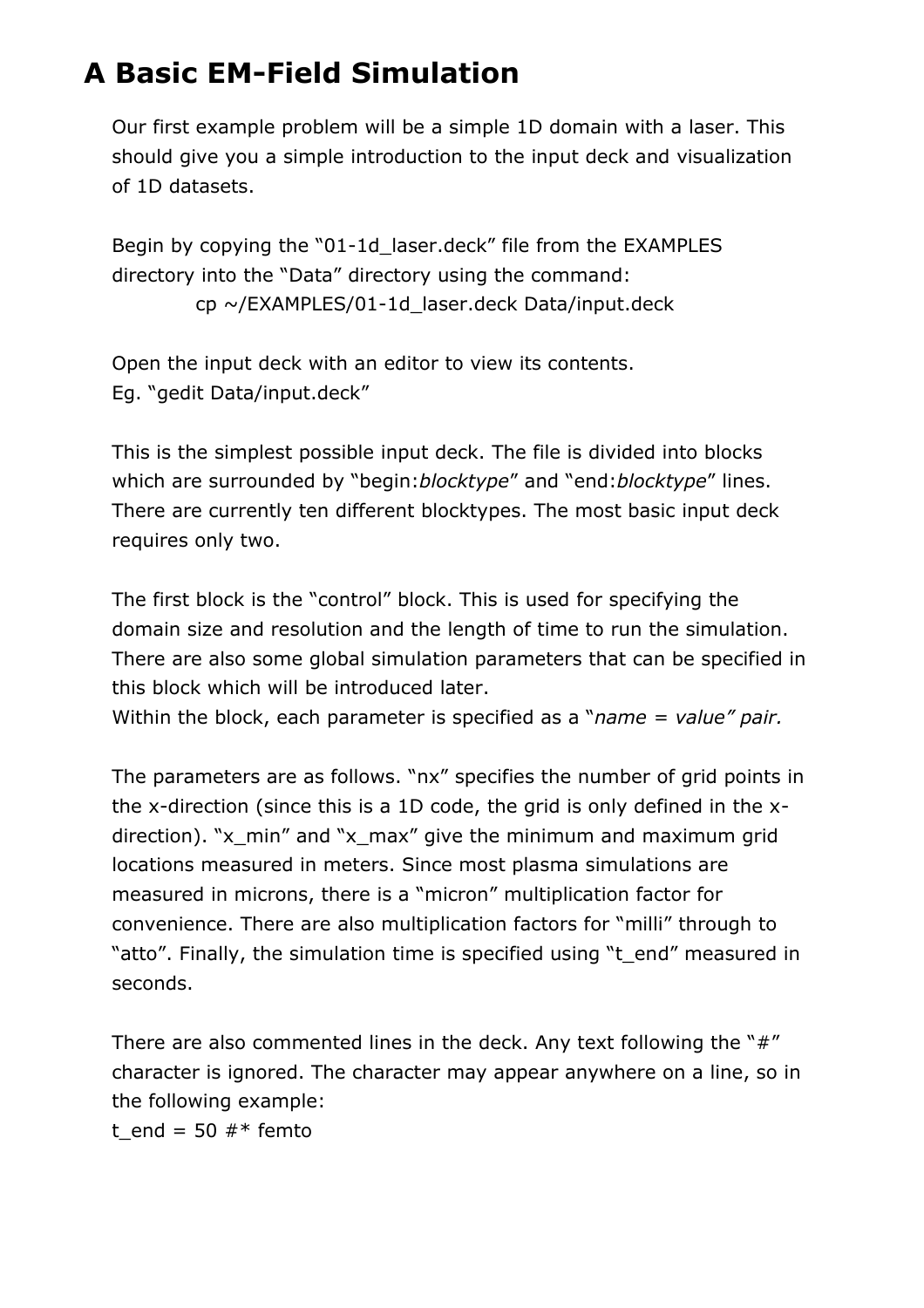The value of "t end" will be set to 50 seconds, since " $#*$  femto" is ignored.

The other required block is the "boundaries" block. This contains one entry for each boundary, specifying what boundary condition to apply. For the 1D code there are two boundaries: "bc  $x$  min" and "bc  $x$  max". The deck currently has both of these set to use open boundary conditions.

To run the code type: echo Data | mpiexec –n 4 ./bin/epoch1d

This will run epoch1d in parallel using 4 processors. It will use the directory named "Data" for all its output and will read the file "Data/input.deck" to obtain the simulation setup.

This simulation is rather dull. It is just a grid with zero electromagnetic field and it generates no data files. After running the program, two files are generated in the "Data" directory. The "deck.status" file contains the results from the deck parsing routines and is only useful for debugging. The "epoch1d.dat" file contains a terse one line header with the code name, version information and time the job started followed by a list of output dumps generated during the run.

Status information about the running job can be requested by uncommenting the "stdout frequency" line in the "control" block. This is achieved by using a text editor to remove the "#" character and saving the file.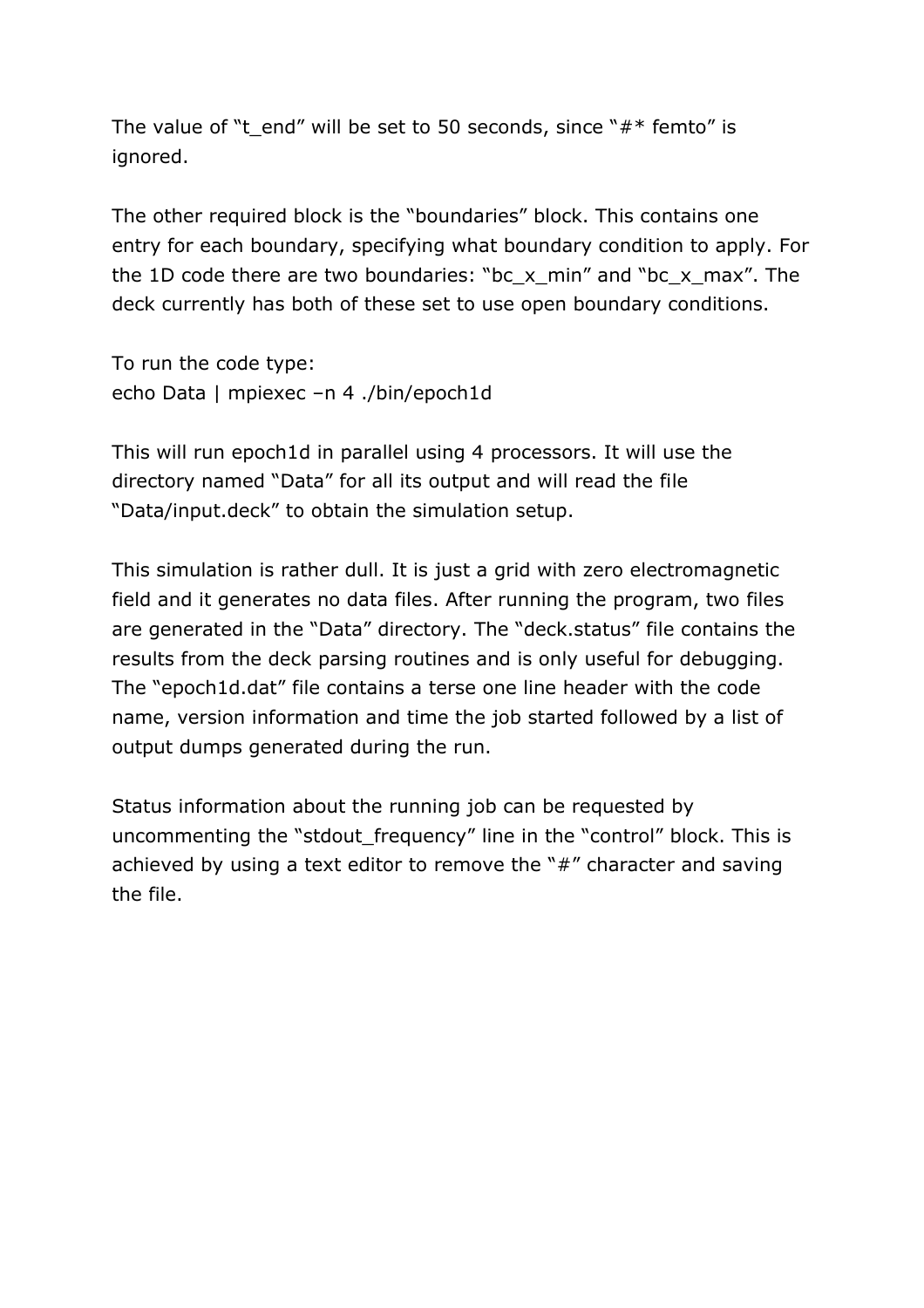## **Adding a Laser**

We will now edit this input deck to add a laser source to the left hand boundary and dump some output files.

- 1. Open the "Data/input.deck" file with an editor.
- 2. Add a " $#''$  comment character to the beginning of the first "bc  $x$  min" line in the "boundaries" block.
- 3. Uncomment the line "bc  $x$  min = simple laser"
- 4. Uncomment the remaining lines in the file.

The change to the "boundaries" block instructs the code to add a laser source to the left-hand boundary.

### **The Laser Block**

We then require a new block, named "laser", to set up the laser source. The parameters in this block do the following:

- boundary Specifies the boundary on which to attach this laser source
- intensity\_w\_cm2 Specifies the intensity of the laser in Watts / cm^2
- lambda Gives the wavelength of the laser in meters. We have used the multiplication factor "micron" for readability
- phase Specifies the phase shift of the laser.
- t profile This parameter is used to modify the amplitude of the laser over time. It is usually used to ramp a laser up or down gradually. The left-hand side will be a function of time, usually ranging between zero and one.
- t\_end The time at which to switch off the laser.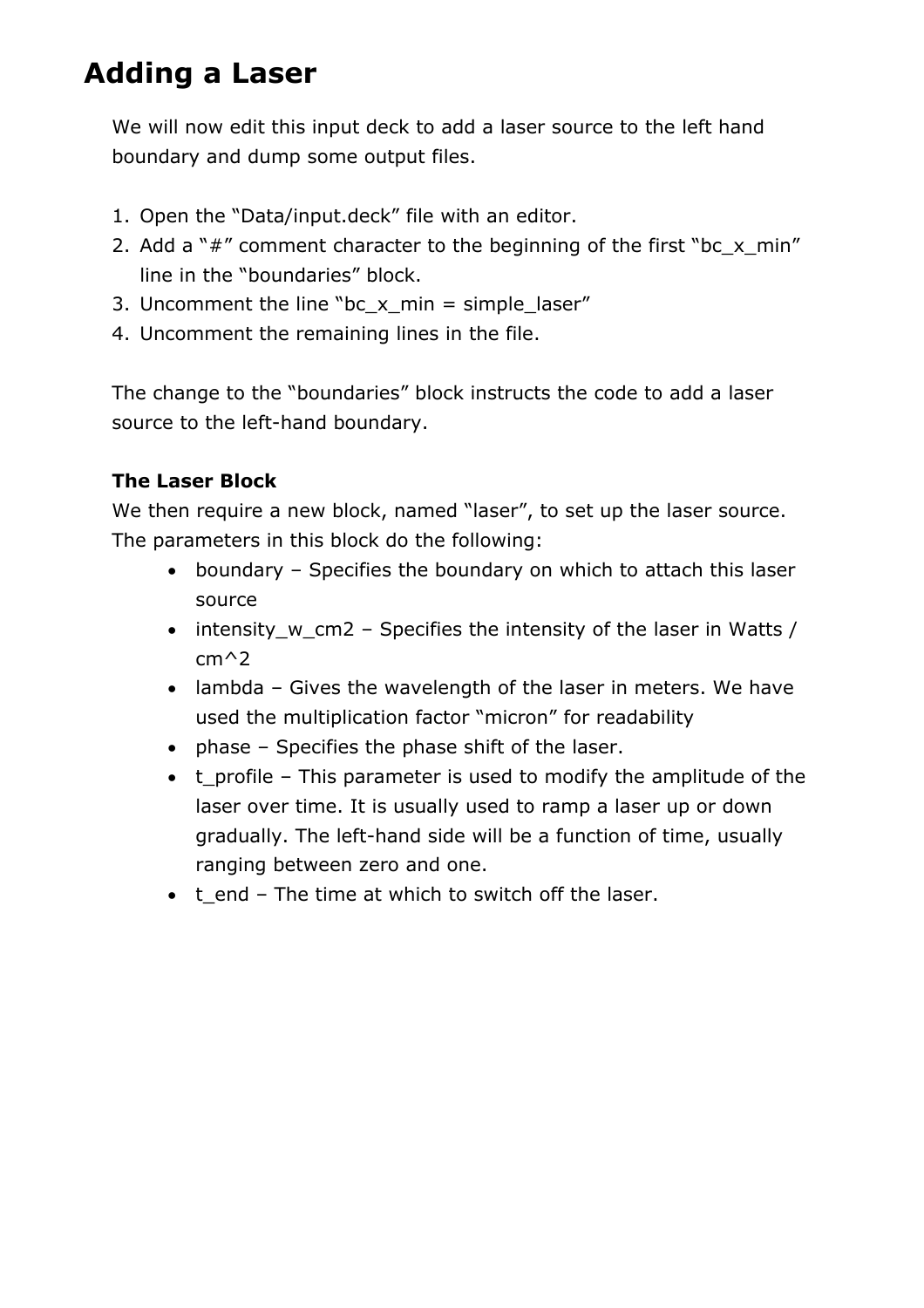

These parameters are mostly self-explanatory. The "t\_profile" parameter is best explained using an example. The figure above shows the result of using a guassian time profile. The red line shows the value of "t\_profile" over time. This starts at a value close to zero, ramps up to one and then ramps back down to zero. The green line shows the amplitude of the laser when "t\_profile" has not been specified. Note that the function would normally be a sine wave, but this has been shifted by pi/2 because the "phase" parameter was used. The blue line shows the laser amplitude generated when the "t\_profile" guassian profile is applied.

#### **The Output Block**

The final addition is the "output" block. We will cover this in more detail later. For now, it is sufficient to know that this is the block which controls the generation of data output. The parameters used in this case are:

- $\bullet$  dt snapshot This specifies the simulation time between each output dump
- grid This controls when to dump the simulation grid. The value of "always" means that the grid will be output whenever there is a new output dump generated.
- ey The controls when to dump the y-component of the electric field.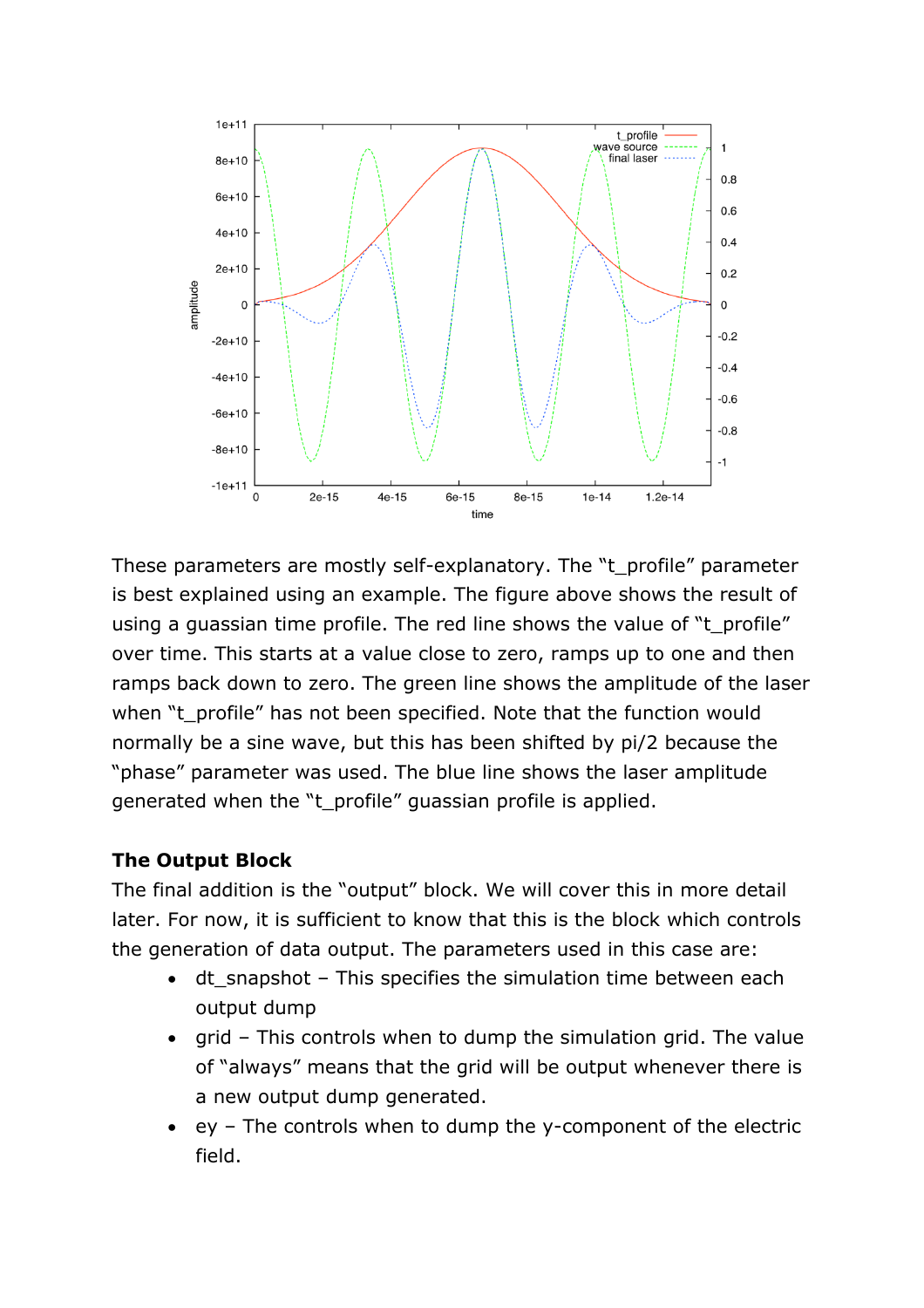# **Visualising the data**

Now that we have generated some data we need to plot it. The data is written to a self-describing file format called SDF. This has been developed for use by several codes maintained at the University of Warwick. There are routines for reading the data from within IDL, VisIt, MatLab and Python.

### **Loading the data into IDL/GDL**

First, we will load the data into IDL/GDL. The desktop machines have GDL installed – the GNU Data Language, which is a free implementation of IDL. It doesn't have all the feature of IDL but the core routines and syntax are identical.

Type "gdl Start.pro" and GDL will start up and load the SDF reading library.

To view the data contained in a file, type

 $\bullet$  data = getstruct(7,'Data',/variables)

Here, "7" is the snapshot number. It can be any number between 0 and 9999. The second parameter specifies the directory which holds the data files. If it is omitted then the directory named "Data" is used by default. "/variables" instructs the reader to print a summary of the file contents to screen.

To load the data and assign the result to a structure named "data", just issue the following command:

 $\bullet$  data = getstruct(7,/varname)

Here, "/varname" is any of the variables listed by the previous command. This will just read the "varname" variable into the data structure. However, it is usually easiest just to omit the "/varname" flag. If it is omitted then the entire contents of the file is read.

The "getstruct" command returns a hierarchical data structure. The contents of this structure can be viewed with the following command:

• help,data,/struct

For the current example the result of this command is the following: GDL> help,data,/struct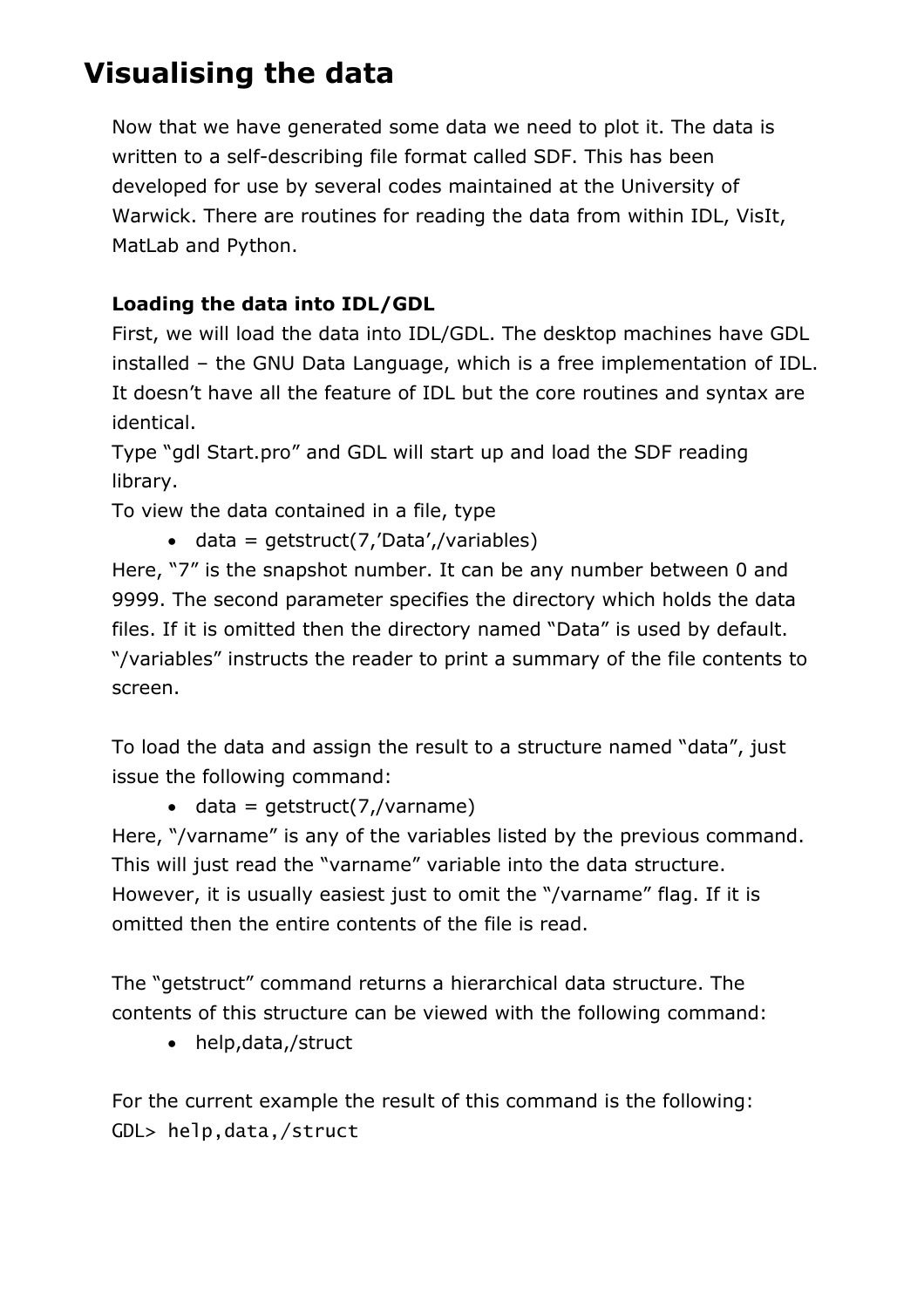\*\* Structure <2a0ddd8>, 6 tags, length=5096, data length=5080, refs=1:

| <b>FILENAME</b> | <b>STRING</b> | 'Data/0007.sdf'                                 |
|-----------------|---------------|-------------------------------------------------|
| <b>TIMESTEP</b> | <b>LONG</b>   | 185                                             |
| <b>TIME</b>     | <b>DOUBLE</b> | 2.3386179e-14                                   |
| FY              | <b>STRUCT</b> | -> <anonymous> Array[1]</anonymous>             |
| GRID            | <b>STRUCT</b> | $\rightarrow$ <anonymous> Array [1]</anonymous> |
| x               | <b>DOUBLE</b> | Array [200]                                     |

The first few entries are fairly self-explanatory. The sixth item is a 1D array containing the cell-centred grid positions. The fourth item is a structure containing a 1D array of Ey at these positions. This structure can be queried in the same way as "data" : GDL> help,data.ey,/struct \*\* Structure <2a051a8>, 2 tags, length=1696, data length=1696, refs=2:

| METADATA    | <b>STRUCT</b> | -> <anonymous> Array[1]</anonymous> |
|-------------|---------------|-------------------------------------|
| <b>DATA</b> | <b>DOUBLE</b> | Array[200]                          |

The raw data is contained in the "data" entry. The fifth entry, "GRID" is a structure which contains :

```
GDL> help,data.grid,/struct
** Structure <2a0d7a8>, 5 tags, length=1768, data length=1756, 
refs=2:
```

| <b>METADATA</b> | <b>STRUCT</b> | -> <anonymous> Array[1]</anonymous> |
|-----------------|---------------|-------------------------------------|
| X.              | <b>DOUBLE</b> | Array $[201]$                       |
| <b>LABELS</b>   | <b>STRING</b> | Array[1]                            |
| <b>UNITS</b>    | <b>STRING</b> | Array[1]                            |
| <b>NPTS</b>     | <b>LONG</b>   | Array[1]                            |

This is the node-centred grid along with its metadata. The cell-centred array shown previously is derived from this.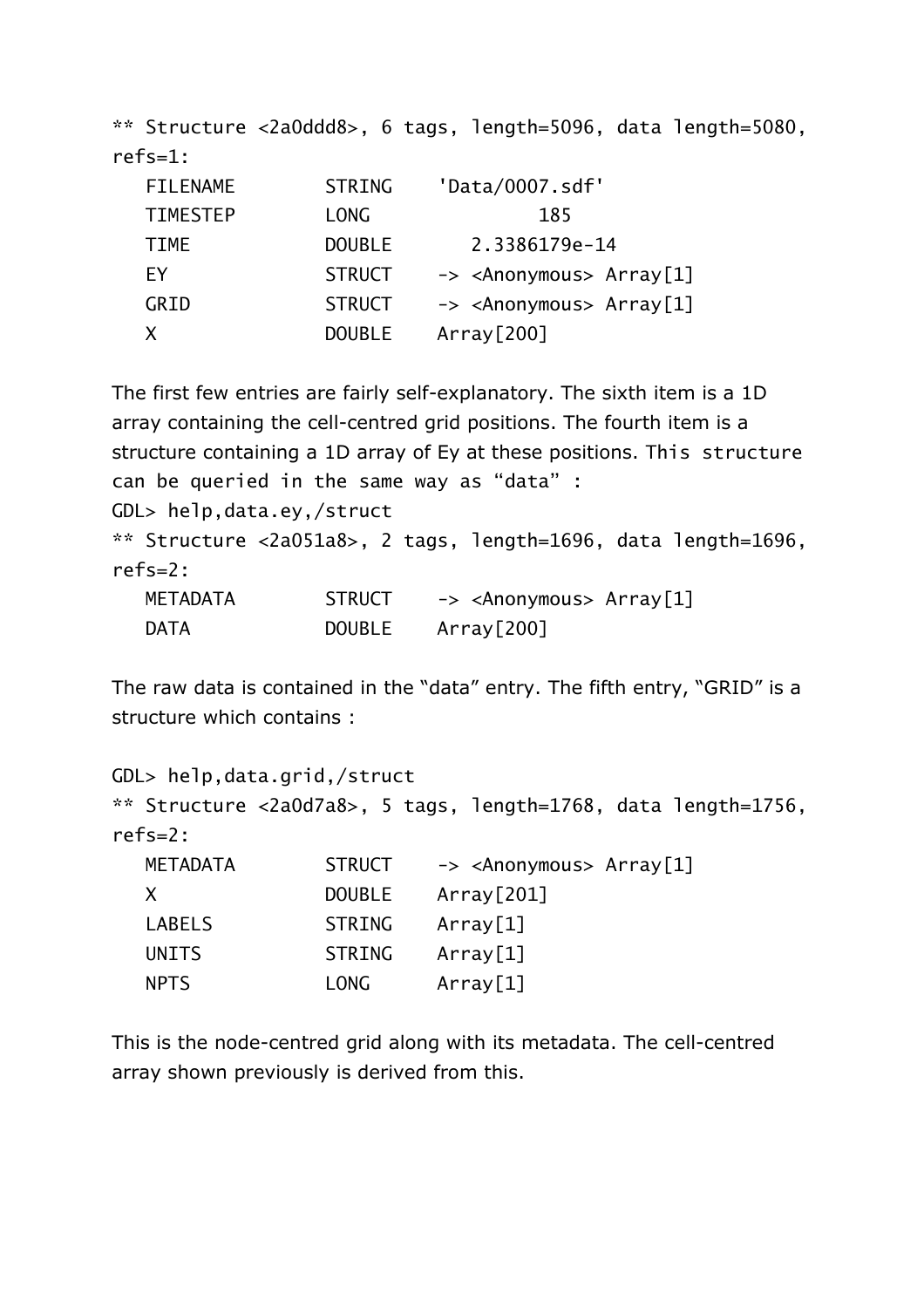

The above plot can be generated by issuing the following command:

plot,data.x,data.ey.data

There are more examples on using idl/gdl in the manual.

#### **Loading the data into VisIt**

EPOCH comes with an SDF reader plugin for the VisIt parallel visualization tool. In order to use it, you must first compile the reader to match the version of VisIt installed on your system. To do this, first ensure that the "visit" command is in your path. This is the case if typing "visit" on the command line launches the VisIt application. Once you have this setup, you should be able to type "make visit" from one of the epoch{1,2,3}d directories. You will need to re-do this each time a new version of VisIt is installed on your system.

Launch the VisIt application by typing "visit" on the command line. A useful shortcut is to type "visit –o Data/0000.sdf". This will launch VisIt and open the specified data file on startup. Alternatively, you can browse for the file to open using the "Open" button. All the SDF files in a directory will be grouped together with a green "DB" icon and the name "\*.sdf database".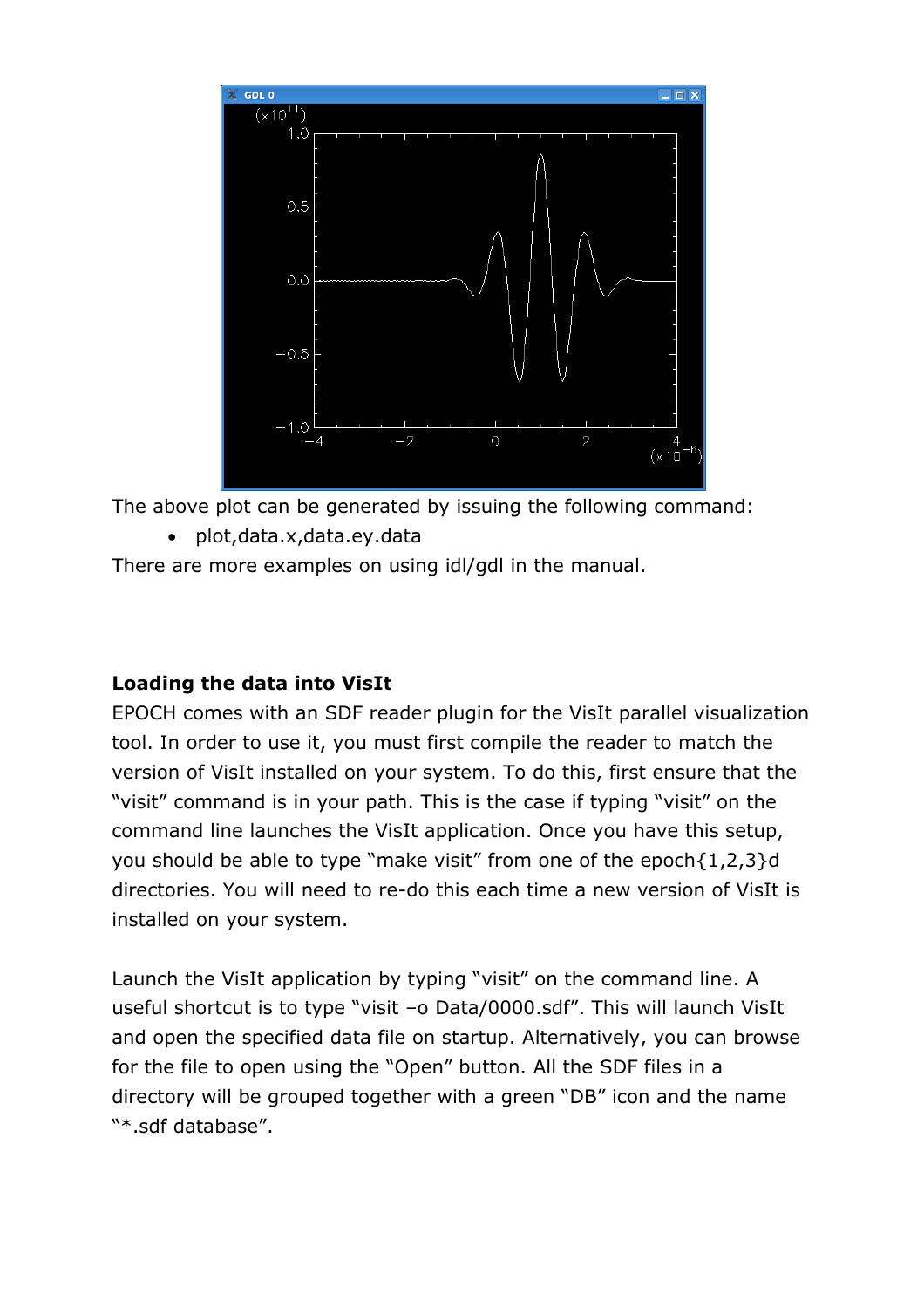You can then plot a quantity by pressing the "Add" button, selecting the type of plot and the variable to use for the plot. When the plot has been selected, press the "Draw" button to render it to screen. The following plot was generated by selecting "Add->Curve->Electric Field->Ey". Some of the plot properties were adjusted to make it look nicer.

More details on using VisIt are in the Manual. We recommend that you learn VisIt – it's free and powerful.



#### **Loading data into MatLab**

The EPOCH distribution also comes with a set of reader routines for the MatLab plotting utility. The routines themselves are contained in the "Epoch/Matlab" directory. It is first necessary to add this directory to your search path. One simple way of doing this is to use the menu item "File->Set Path" and then "Add Folder" to select the location of the "Matlab" folder. To make this change permanent you have to use the "Save" button. Unfortunately, on many systems this will not work as it tries to change global settings which will not be permitted on a multi-user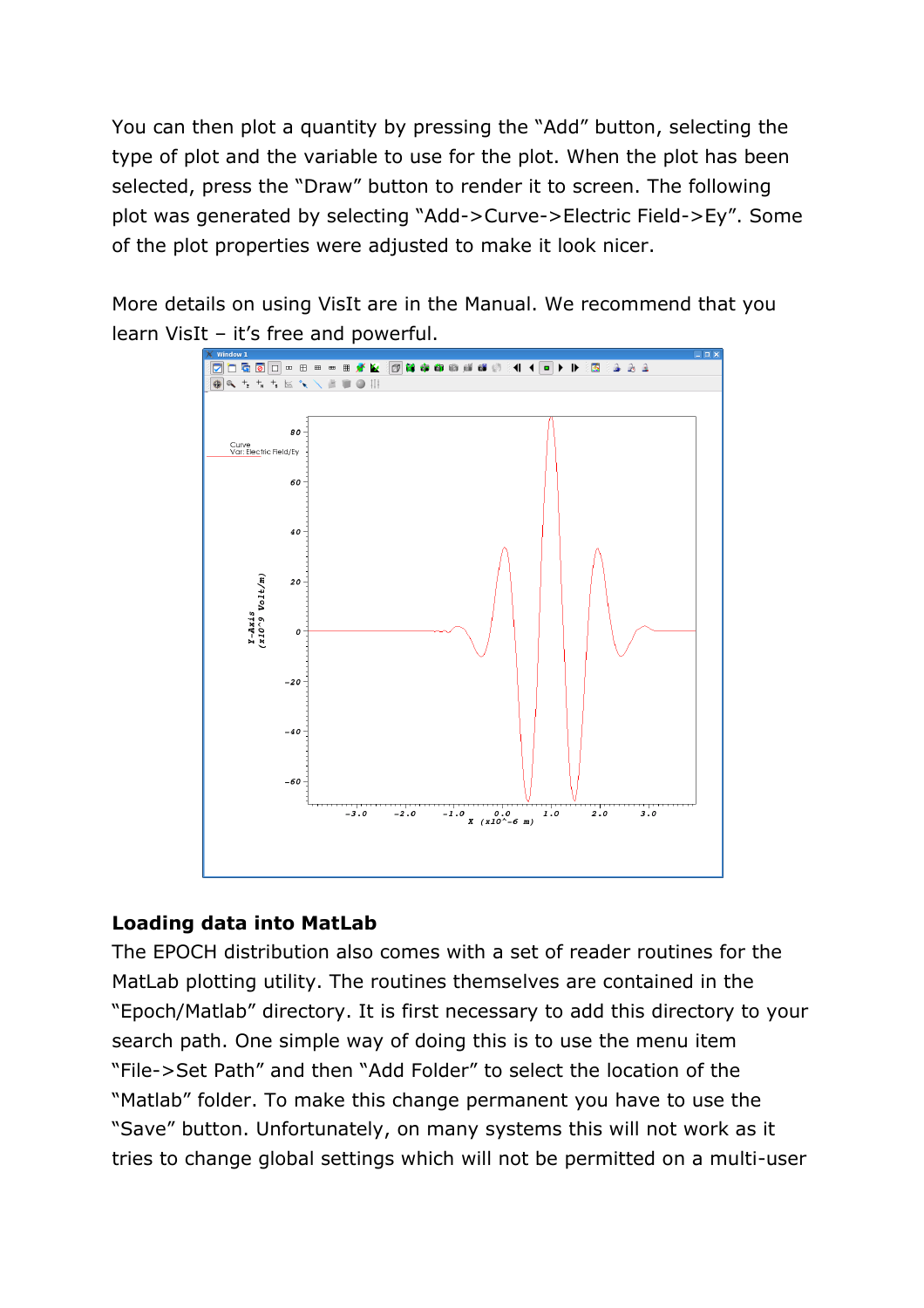setup. On Unix systems (including OS X), the change can be made permanent by using the "\$MATLABPATH" environment variable. For example in bash this would be 'export MATLABPATH="Epoch/Matlab" ' which you can add to your .bashrc file.

To load the data from an SDF file, type the following at the MatLab prompt:

data=GetDataSDF('Data/0007.sdf');

The "data" variable will now contain a data structure similar to that obtained with the IDL reader. You can explore the contents of the structure using MatLab's built-in variable editor. To plot Ey, you can browse to "data.Electric\_Field.Ey". The structure member "data.Electric Field.Ey.data" contains the 1D array with Ey values. Rightclicking on it gives a range of options, including "plot". Alternatively, from the command prompt you can type >> x=data.Electric\_Field.Ey.grid.x;  $\Rightarrow$  xc=(x(1:end-1) + x(2:end))/2; >> plot(xc,data.Electric\_Field.Ey.data);

The first two lines set up a cell-centred grid using the node-centred grid data. In the future, this work will be automatically done by the reader.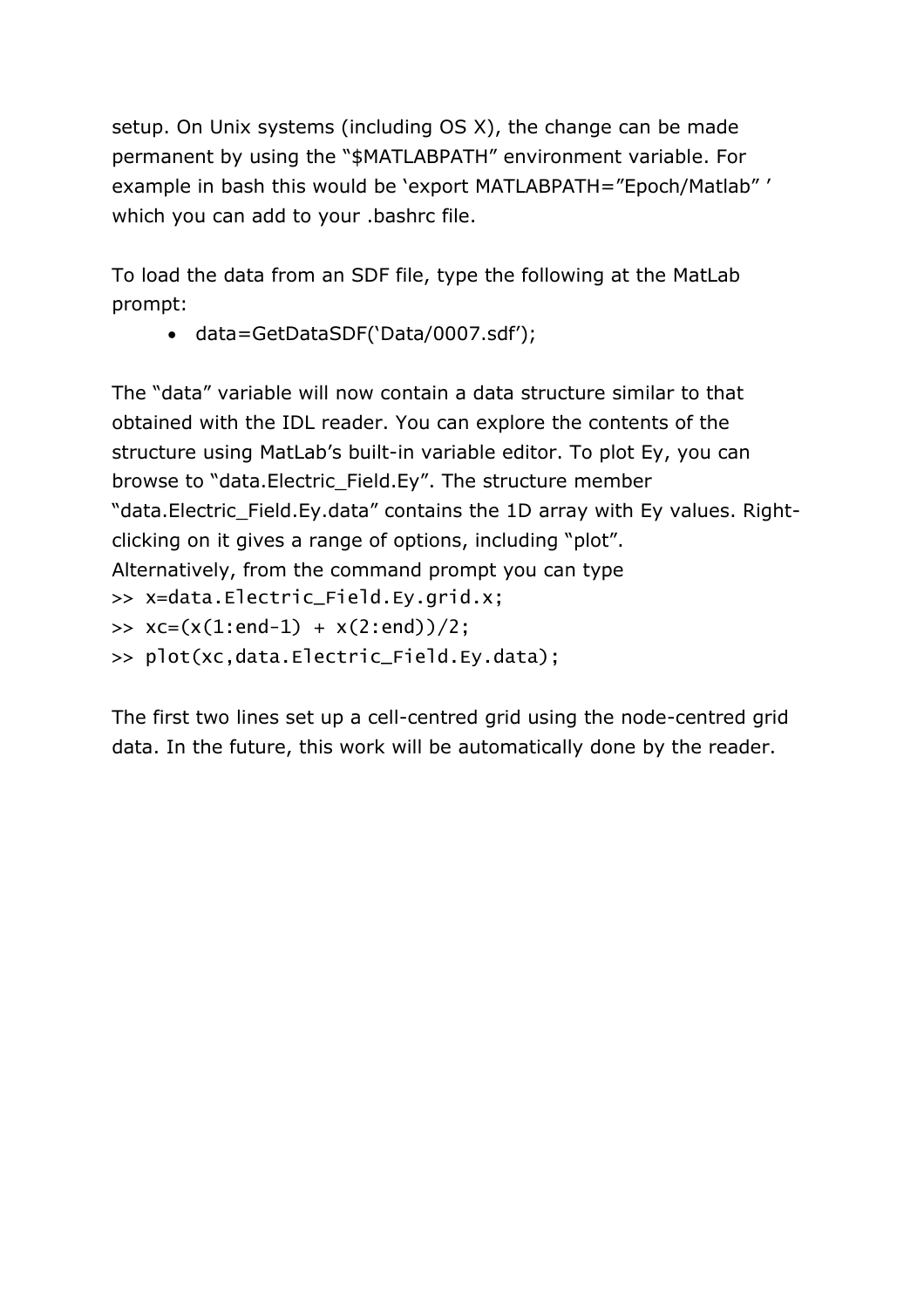# **A 2D Laser**

Next, we will take a look at the 2-dimensional version of the code.

- Change to the epoch2d directory: "cd  $\sim$ /Epoch/epoch2d"
- Type "make  $-i4$ " to compile the code.
- Copy the next example input deck into the Data directory: "cp ~/EXAMPLES/02-2d\_laser.deck Data/input.deck"
- Run with "echo Data | mpirun –np 4 ./bin/epoch2d"

This deck is very similar to the 1D version that we have just looked at. It contains the necessary modifications for adding a new dimension and some additions to the laser block for driving a laser at an angle.

The "control" block now contains "ny" which specifies the number of grid points in the y-direction. Notice that we are using the value "nx" to set "ny". As soon as "nx" has been assigned it becomes available as a constant for use as part of a value.

We must also provide the minimum and maximum grid positions in the ydirection using "y\_min", "y\_max". Like "nx", the values "x\_min" and "x\_max" are available for use once they have been assigned.

In the "boundaries" block we must include boundary conditions for the lower and upper boundaries in the y-direction, "bc\_y\_min", "bc\_y\_max". These have both been set to "periodic" so that the field at the top of the domain wraps around to the bottom of the domain.

Next, we introduce a new block type, "constant". This block defines named variables which can be arbitrary mathematical expressions. Once defined, these can be used on the left-hand side of name-value pairs in the same way we used "nx", "x\_min", etc. in the "control" block. This facility can greatly aid the construction and maintenance of complex input decks.

The "laser" block is similar to that given in the 1D version except that there is now a "profile" parameter. In a similar manner to "t\_profile" this is a function ranging between 0 and 1 which is multiplied by the wave amplitude to give a modified laser profile. The only difference is that this is a function of space rather than time. When applied to a laser attached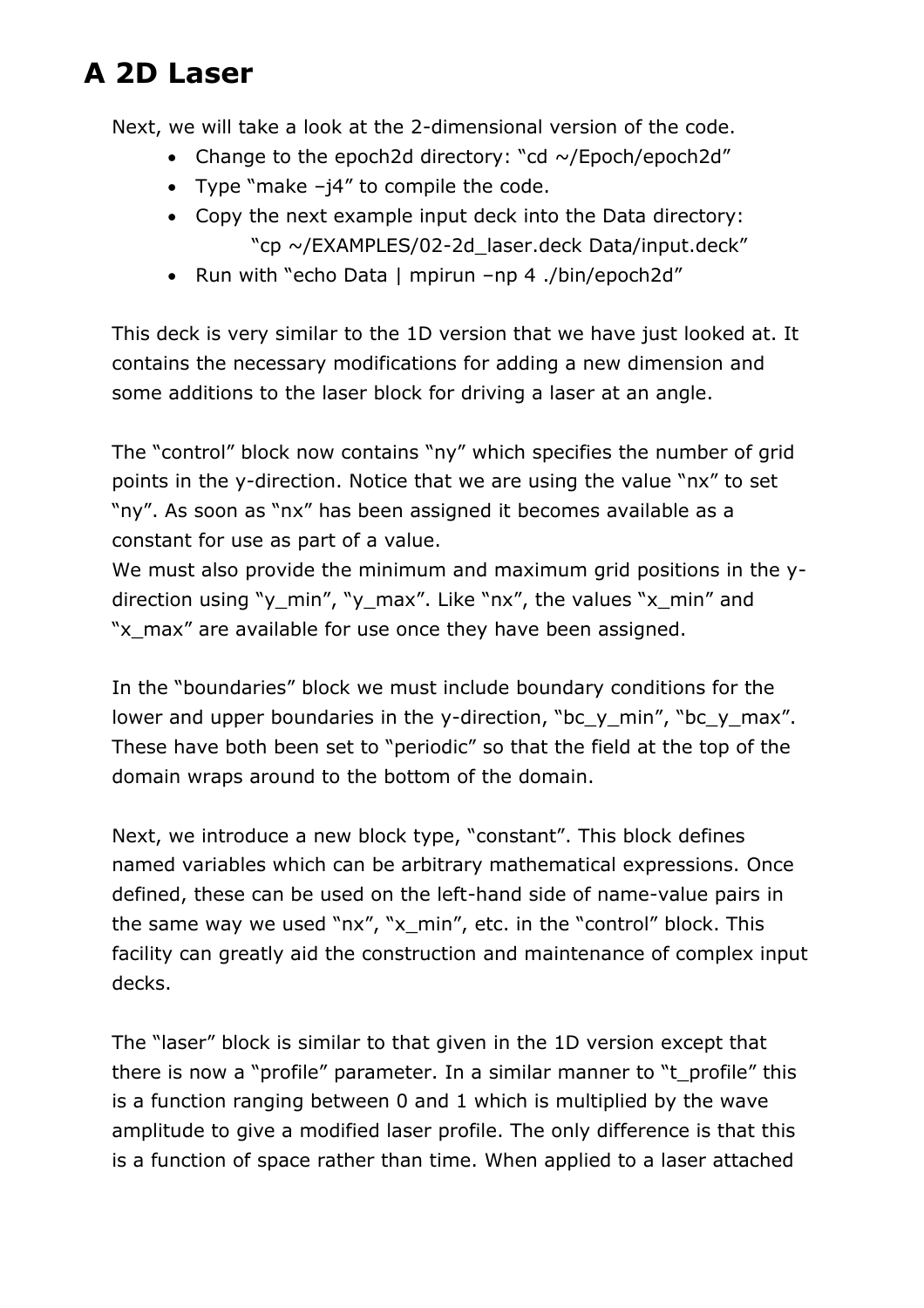to "x min" or "x max" it is a function of Y, defined at all points along the boundary. When the laser is attached to "y\_min" or "y\_max", it is a function of X.

Finally, the output block has been modified so that it outputs all electromagnetic field components.



user: phsiav<br>Tue Jul 12 15:02:49 2011

The result of plotting "Add->Pseudocolor->Electric Field->Ey" in VisIt is shown above.

The laser block also contains a commented-out "phase" entry. Unlike in the 1D version seen previously, this is a function of Y, like the "profile" parameter. Uncommenting this line and re-running the deck will generate a laser driven at an angle to the boundary. The mathematical details explaining why this works are explained in more detail in the User Manual. By making the value of "theta" a function of Y, it is also possible to produce a focused laser. This is left as an exercise for the reader!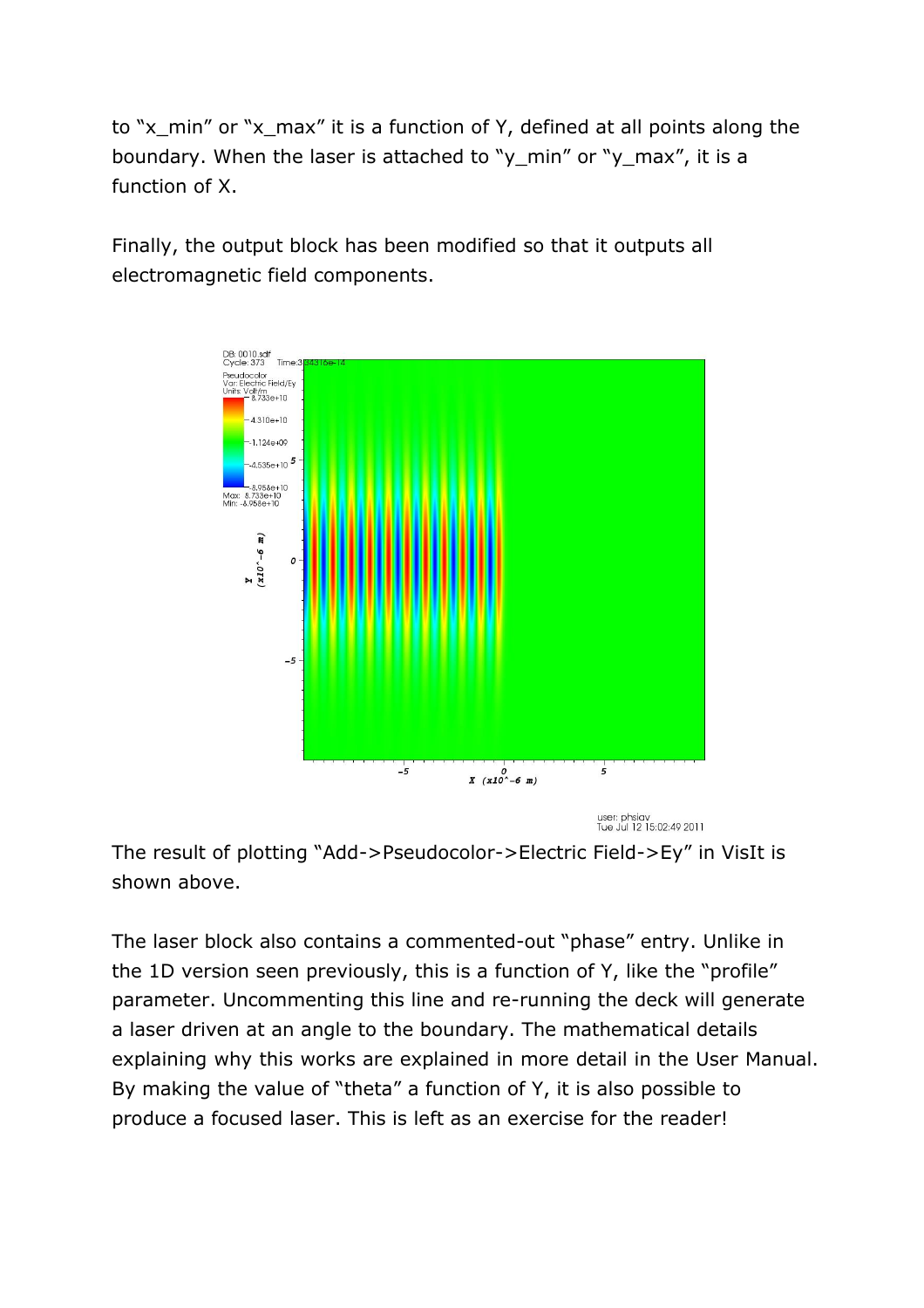# **Specifying Particle Species**

In this example we will finally introduces some particles into the PIC code! The deck is for the 1D version of the code, so change back to the epoch1d directory and copy ~/EXAMPLES/03-1d\_two\_stream.deck to Data/input.deck and run the code.

The control block has one new parameter. "npart" gives the total number of PIC particles to use in the simulation.

The input deck contains a new block type, "species", which is used for populating the domain with particles. Every species block must contain a "name" parameter. This is used to identify the particle species in other sections of the input deck and is also used for naming variables in the output dumps. The next parameter is "charge" which gives the charge on each particle in terms of elementary charge units. "mass" is specified in units of electron mass. "frac" is the fraction of the total number of PIC particles (npart) to assign to this species. Both of the blocks in this deck use "frac  $= 0.5$ ", so there will be 1600 particles of each species. The next parameter, "temp", sets the average temperature of the particle species in Kelvin. Alternatively, you can use "temp ev" to specify the temperature in electronvolts. Particles are assigned an initial momentum corresponding to a Maxwell-Boltzmann distribution for this temperature. It is defined across the entire problem domain, so in 1D it is a function of X, in 2D a function of X and Y, and in 3D a function of X, Y and Z. "density" sets the number density across the problem domain. The code is set to use per-particle weights in the default Makefile. With this option, the pseudoparticles are distributed evenly across the domain. Then the weight of each pseudoparticle is adjusted so that it matches the number density specified in the "density" parameter. The alternative option is to disable per-particle weighting. In this case, the weight of each pseudoparticle is the same and the particles are placed on the grid so that they match the number density at the start of the simulation. Finally, we have a "drift\_x" parameter. This is also defined across the entire problem domain and is used to give the particles an average momentum drift in the x-direction. There are similar "drift y" and "drift z" parameters.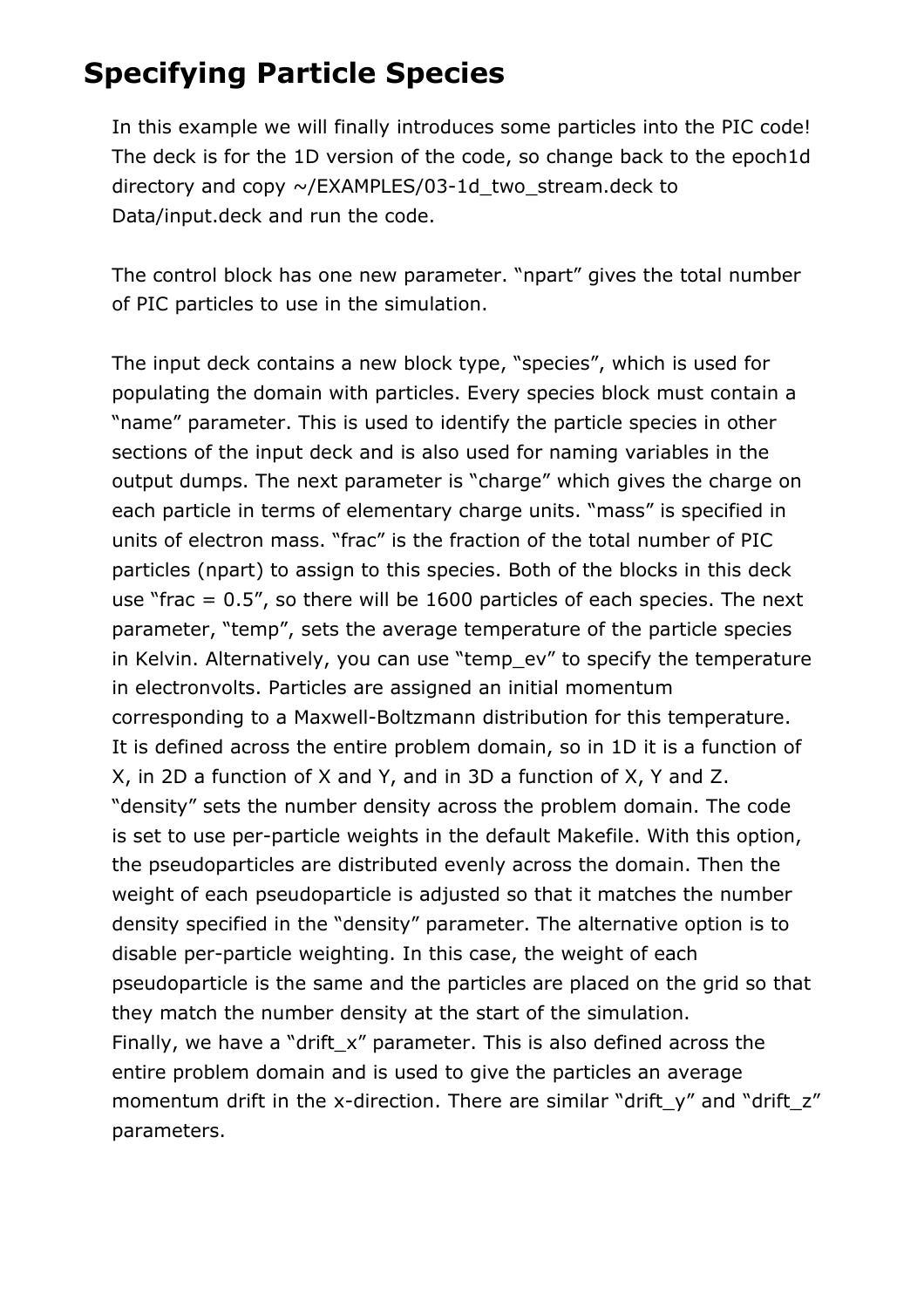This deck has been designed to simulate a two-stream instability, so it has to groups of particles which are identical in every respect except that one set is drifting in the opposite direction to the other.

In the output block we have added a couple of parameters for outputting particle data. The first parameter, "particles", outputs the grid on which the particles are defined. There are two different types of variable in EPOCH: particle variables and grid-based variables. The grid-based variables are like the electromagnetic field components we have seen previously. The domain is divided into a regular Cartesian mesh and the grid-based variables are defined at either a node or cell-centre of each point in this mesh. Particle variables, on the other hand, are associated with each of the pseudoparticles. These PIC particles move independently of the Cartesian mesh and can be located anywhere in the problem domain. The "particles" parameter requests that the coordinates of each particle are written to file. This information is required in order to plot any of the particle variables. The next parameter is "px" which writes the momentum of each particle.

```
To plot this with GDL, type the following:
gdl Start.pro
GDL> data=getstruct(30)
GDL> plot,data.grid_right.x,data.px_right,psym=3,$
   yrange=[-6e-24,6e-24]
GDL> oplot,data.grid_left.x,data.px_left,psym=3,color=150
```
This will give a plot such as the following: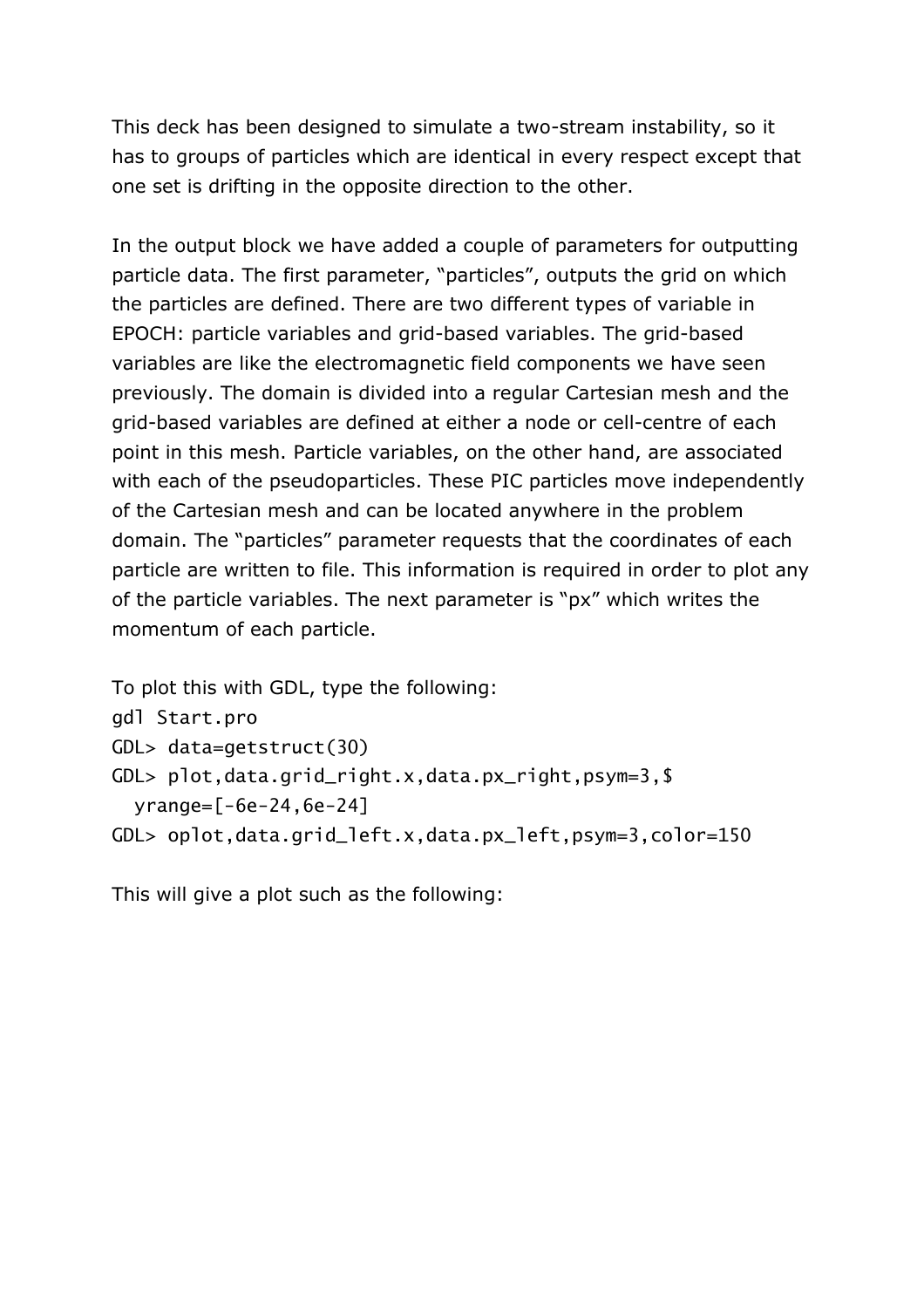

Here we have plotted the x-component of particle momentum as a function of x-position at a time when the instability is just starting to form. The "psym=3" option to the plot routine tells GDL to plot each data point as a dot and not to join the dots up.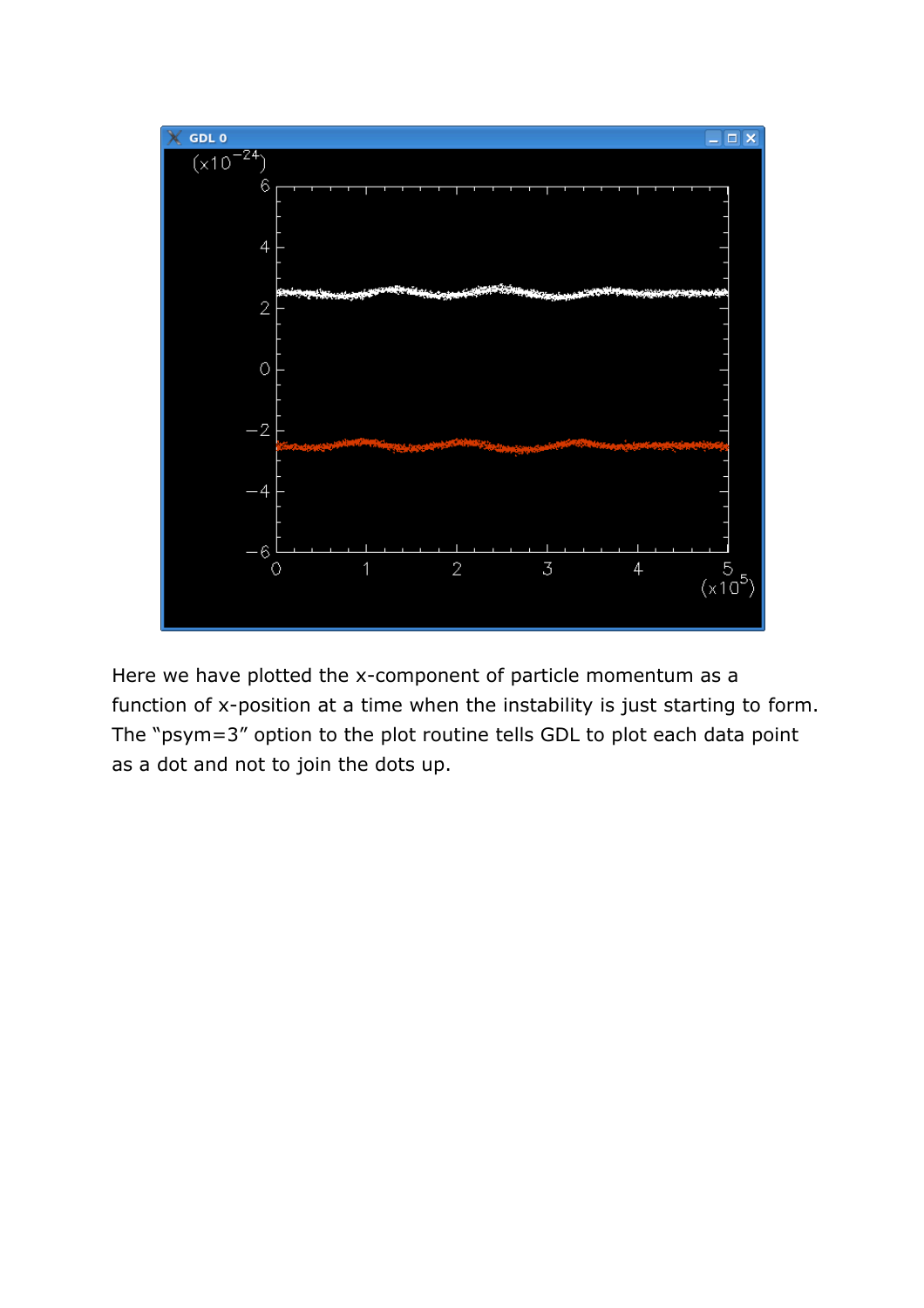# **The Output Block** Tony Arber

The contents of the output block can be much more complicated than the examples shown so far. Here, we will cover the options in a little more depth.

EPOCH currently has three different types of output dump. So far, we have only been using the "normal" dump type. The next type of dump is the "full" dump. To request this type of dump, you add the parameter "full\_dumps\_every" which is set to an integer. If this was set equal to "10" then after every 9 dump files written, the  $10<sup>th</sup>$  dump would be a "full" dump. This hierarchy exists so that some variables can be written at frequent intervals whilst large variables such as particle data are written only occasionally.

The third dump type is the "restart" dump. This contains all the variables required in order to restart a simulation, which includes all the field variables along with particle positions, weights and momentum components. In a similar manner to full dumps, the output frequency is specified using the "restart\_dumps\_every" parameter.

So far, we have given all the variable parameters a value of "always" so that they will always be dumped to file. There are three other values which can be used to specify when a dump will occur. "never" indicates that a variable should never be dumped to file. This is the default used for all output variables which are not specified in the output block. The value of "full" indicates that a variable should be written at full dumps. "restart" means it is written into restart dumps.

There are a few output variables which are grid-based quantities derived by summing over properties for all the particles contained within each cell on the mesh. These are "ekbar", "mass\_density", "charge\_density", "number\_density" and "temperature". To find more details about these variables, consult the output block section of the User manual.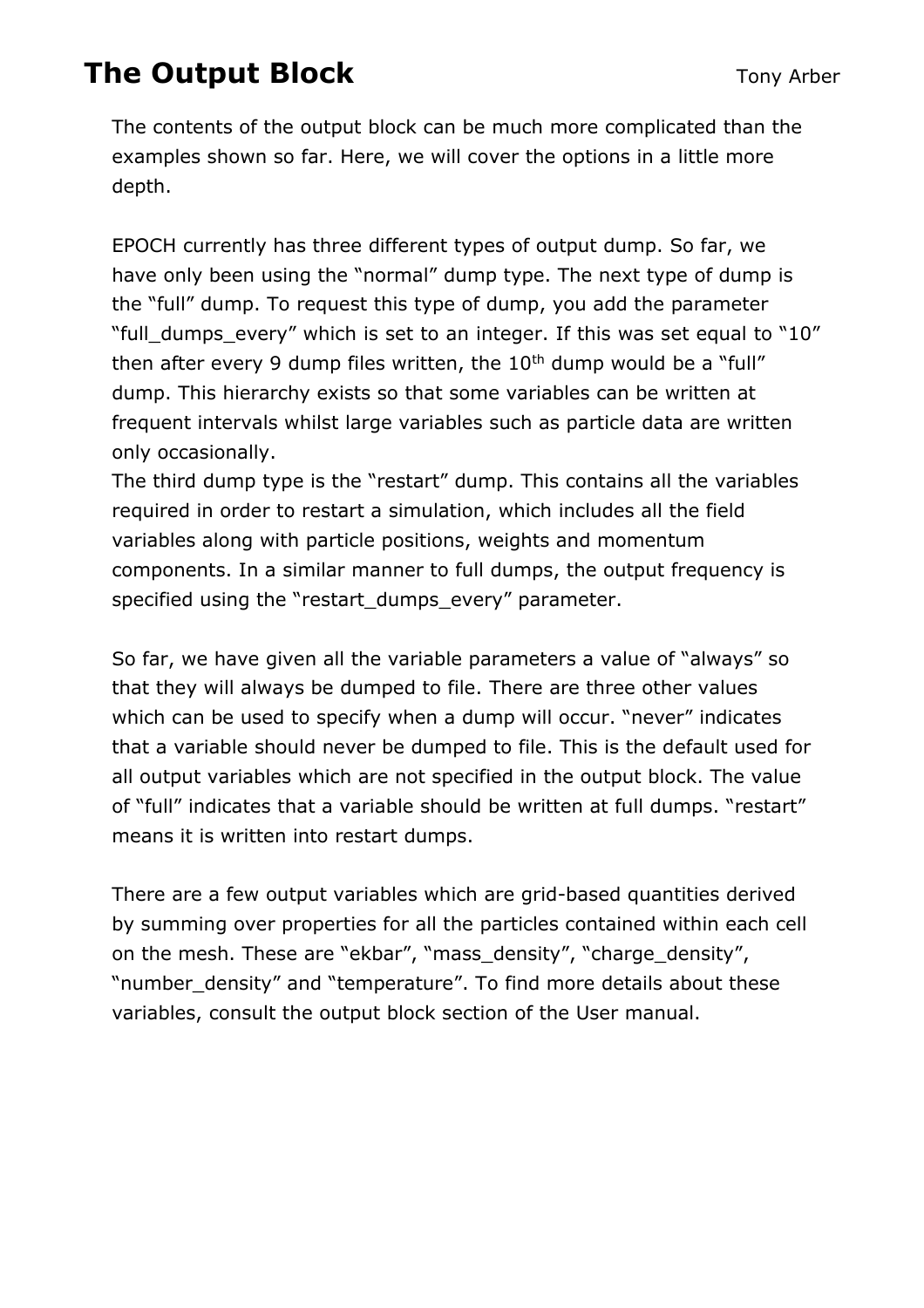## **Other Laser-Plasma Example Decks**

Now that you have a basic understanding of how the input decks work, you should be able to work through the remaining example decks by referring to the User manual for a description of any new parameters used. Several experienced users of the code will be available throughout the duration of the workshop, so if you want help with anything please don't hesitate to ask.

The decks are:

**01-1d\_laser.deck** Described in notes above

**02-2d laser.deck** Described in notes above

**03-1d\_two\_stream.deck** Described in notes above

**04-1d two stream io.deck** This is the same as the previous deck but with the addition of more sophisticated output diagnostics

**05-2d\_moving\_window.deck** This deck contains an example of firing a laser into a plasma and then using the moving window facility to track the wave front as it moves beyond the edge of the original domain.

**06-2d ramp.deck** This deck contains an example of firing a laser at a plasma with a ramped density profile.

**07-1d\_heating.deck** This deck contains a setup for investigating the anomalous heating of a plasma that occurs for purely resolved systems.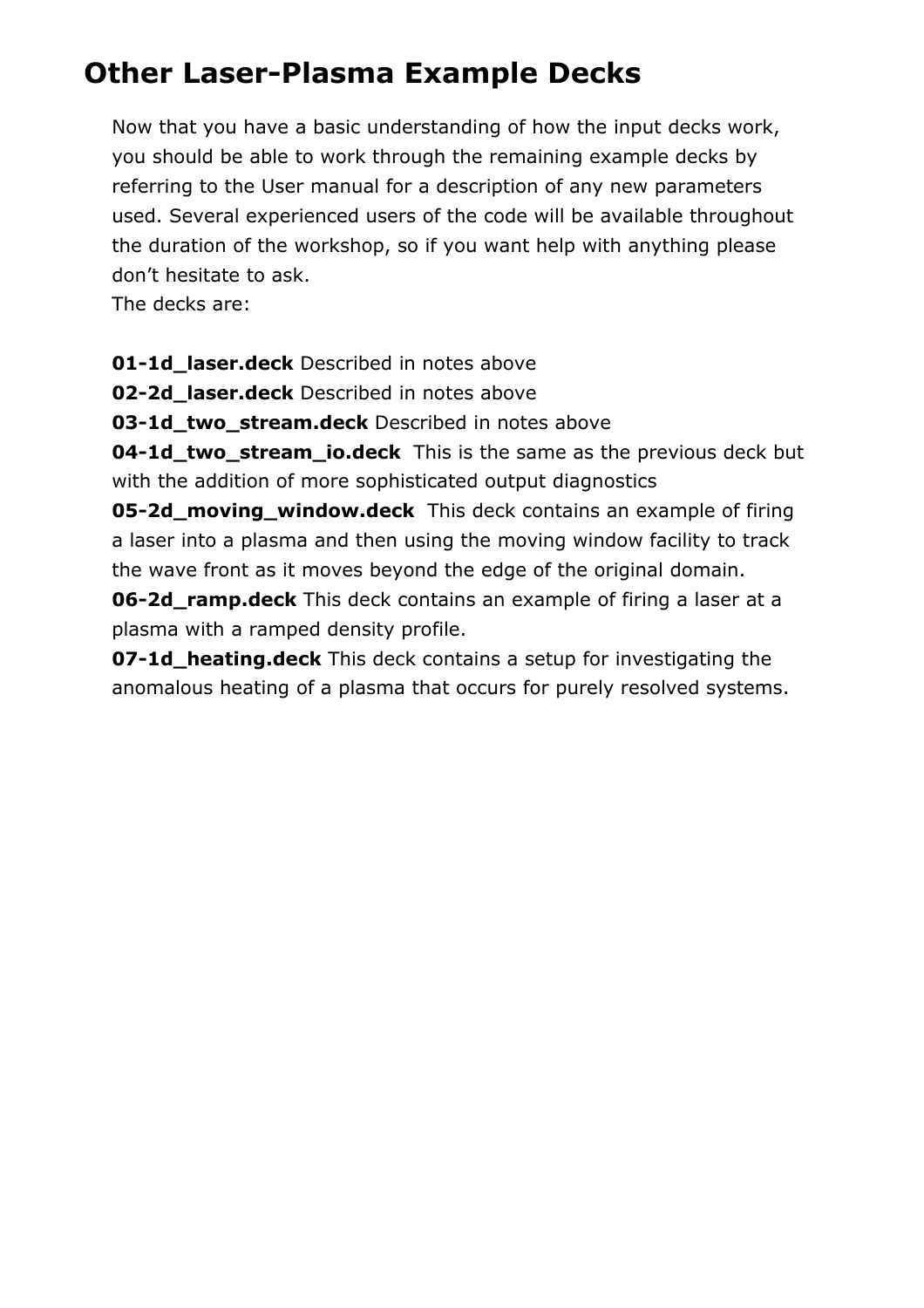### **Remote Visualisation with** *VisIt*

If the local workstation you are using isn't big enough for your test problems you may also use a your host institutes HPC cluster.

#### **Remote Visualisation with VisIt**

Most large simulations are carried out on a remotely located machine. Often this machine is located many miles away, perhaps even in a different country. Viewing data on remote systems can be awkward and poor network speeds can often make it nearly impossible. The VisIt visualisation tool solves this problem by using a client-server model. The program which reads, processes and renders the data is completely separated from the program which displays the results on the screen. It is therefore possible to run VisIt on your local machine and look at data located on a different machine. The method of setting this up varies depending on the configuration of the remote machine so we will not go into details here. However, the desktop machines have been setup to be able to view data located on remote clusters so you can try it out.

In the VisIt control window, click the "Open" button which launches a file browser window. The first entry is called "Host" and contains a drop-down list of all configure remote machines.

If you want to know more about how to set up remote visualisation in VisIt, you can ask one of the Warwick staff members.

When viewing data across a slow network connection, there is one more useful thing to know. VisIt has two methods of drawing plots generated on a remote machine. The first method is to construct the polygons used in drawing the plot on the remote machine and send them across the network. The local machine then turns these into a plot image. This makes manipulating the figure very fast (zooming, rotating, etc), since all the polygons that generate the image are on the local machine. However, if there are a lot of polygons then they can be slow to transfer across the network. They can also use up a lot of memory. For these cases, the alternative is to render the image on the remote machine and just transfer the image across the network. The downside of this approach is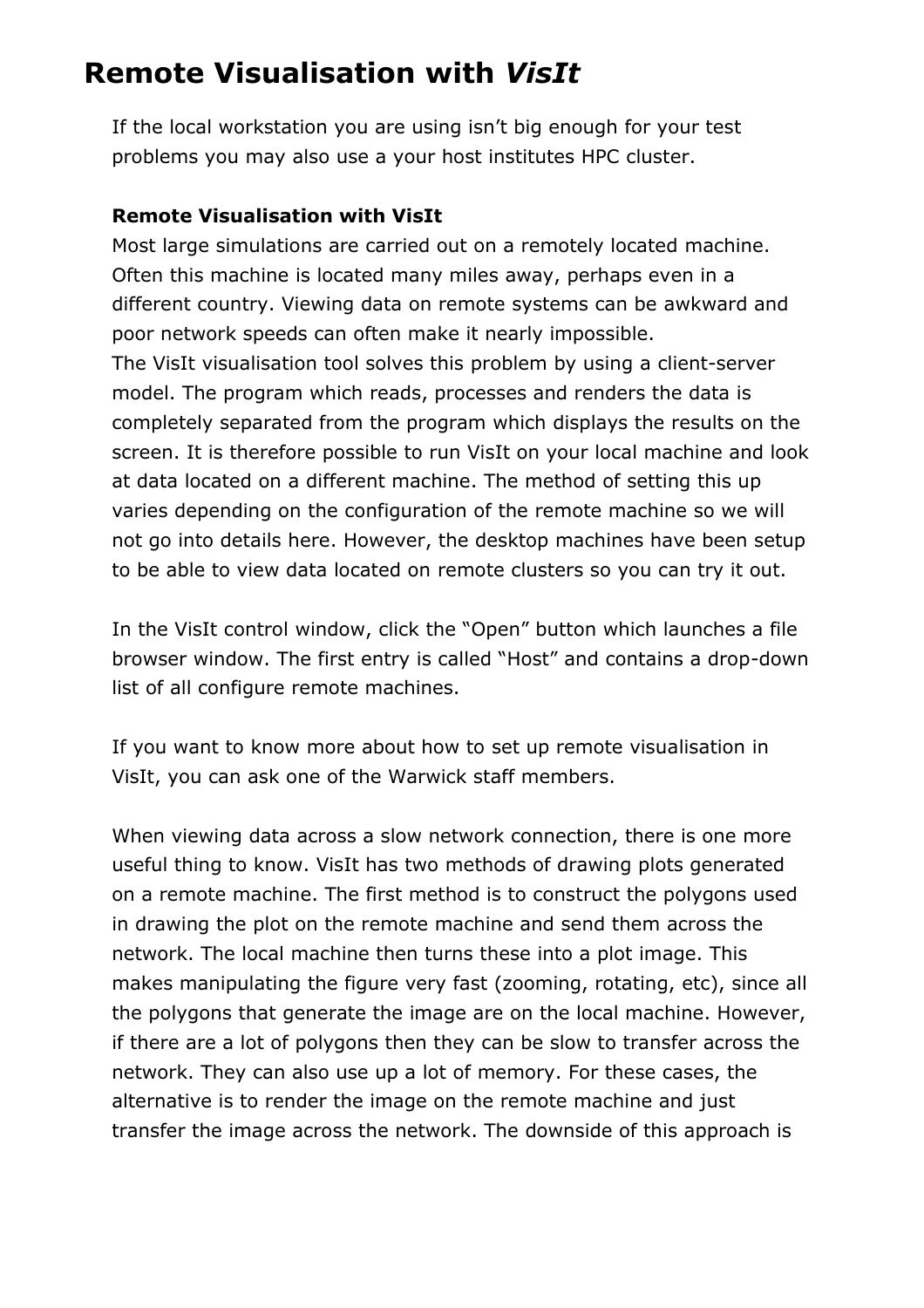that whenever you manipulate the plot, it must be re-drawn on the remote machine and then transferred across the network again. The options controlling this behaviour are to be found under "Options->Rendering" in the "Advanced" tab. The feature is called "scalable rendering".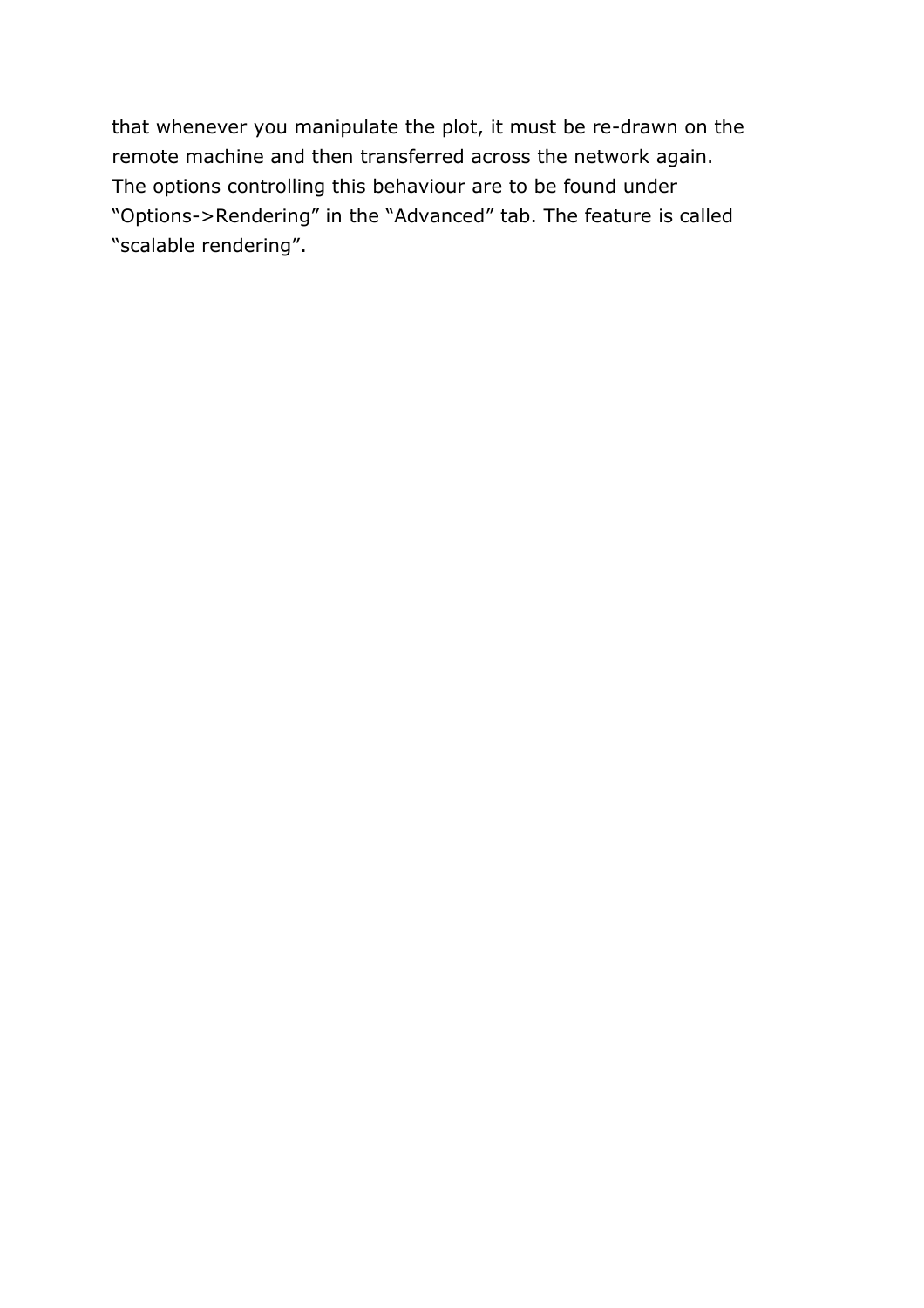## **Collisions in** *EPOCH*

EPOCH now contains a collision routine based on the technique outlined in Sentoku & Kemp [J Comput Phys, 229, 4591 (2010)]

Collisions are enabled using the output block named "collisions" which accepts the following three parameters.

- use collisions This is a logical flag which determines whether or not to call the collision routine. If omitted, the default is "true" if any of the frequency factors are non-zero (see below) and "false" otherwise.
- coulomb\_log This may either be set to a real value, specifying the Coulomb logarithm to use when scattering the particles or to the special value "auto". If "auto" is used then the routine will calculate a value based on the properties of the two particles being scattered. If omitted, the default value is "auto".

 collide - This sets up a symmetric square matrix of size nspecies\*nspecies containing the collision frequency factors to use between particle species. The element (s1,s2) gives the frequency factor used when colliding species s1 with species s2. If the factor is less than zero, no collisions are performed. If it is equal to one, collisions are performed normally. For any value between zero and one, the collisions are performed using a frequency multiplied by the given factor. If "collide" has a value of "all" then all elements of the matrix are set to one. If it has a value of "none" then al elements are set to minus one.

 If the syntax "species1 species2 <value>" is used, then the (species1,species2) element of the matrix is set to the factor "<value>". This may either be a real number, or the special value "on" or "off". The "collide" parameter may be used multiple times.

The default value is "all" (ie. all elements of the matrix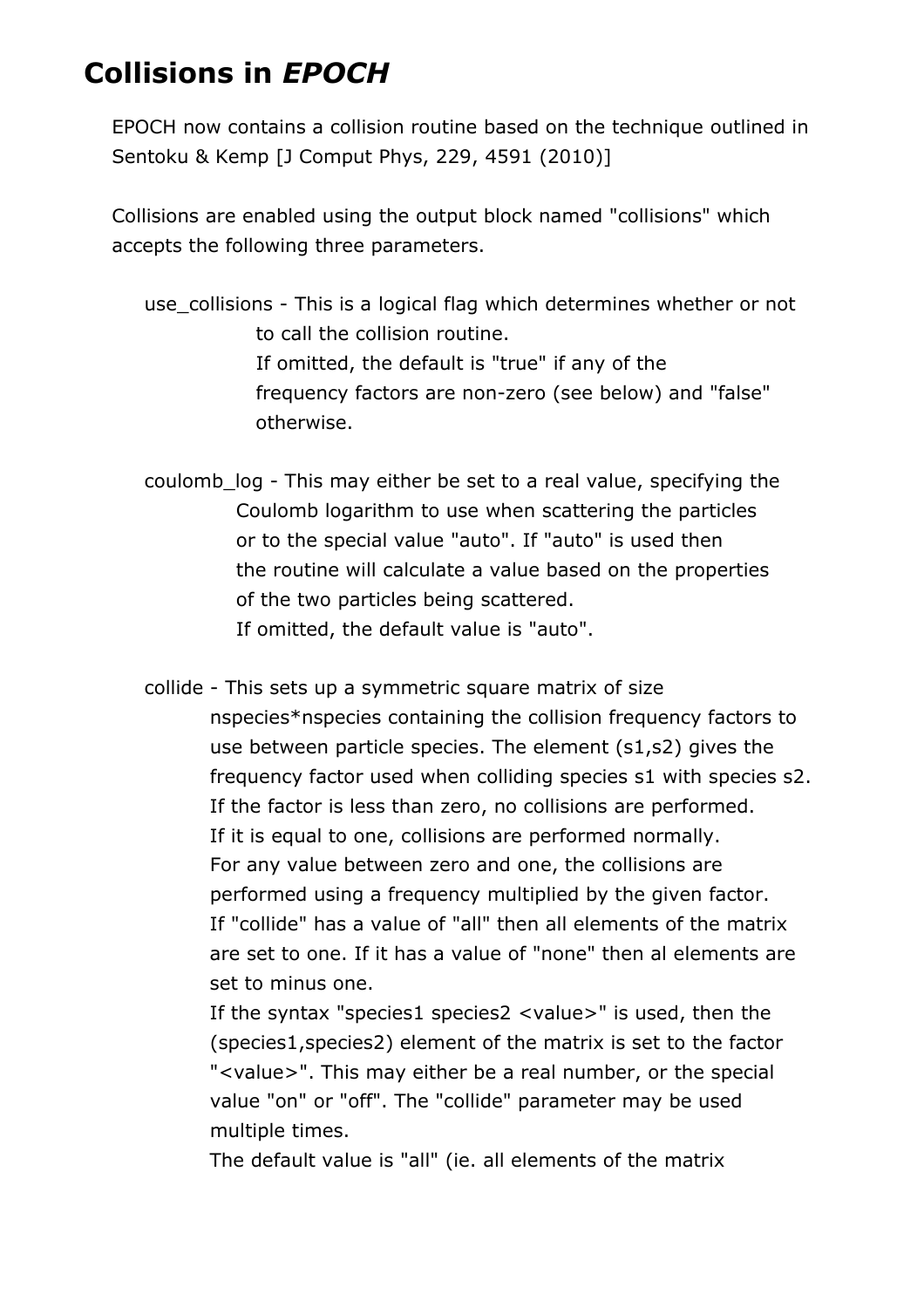are set to one).

For example:

```
 begin:collisions
 use collisions = Tcoulomb_log = autocollide = allcollide = spec1 spec2 off
 collide = spec2 spec3 0.1 end:collisions
```
With this block, collisions are turned on and the Coulomb logarithm is automatically calculated. All values of the frequency array are set to one except (spec1,spec2) is set to minus one (and also (spec2,spec1)) and (spec2,spec3) is set to 0.1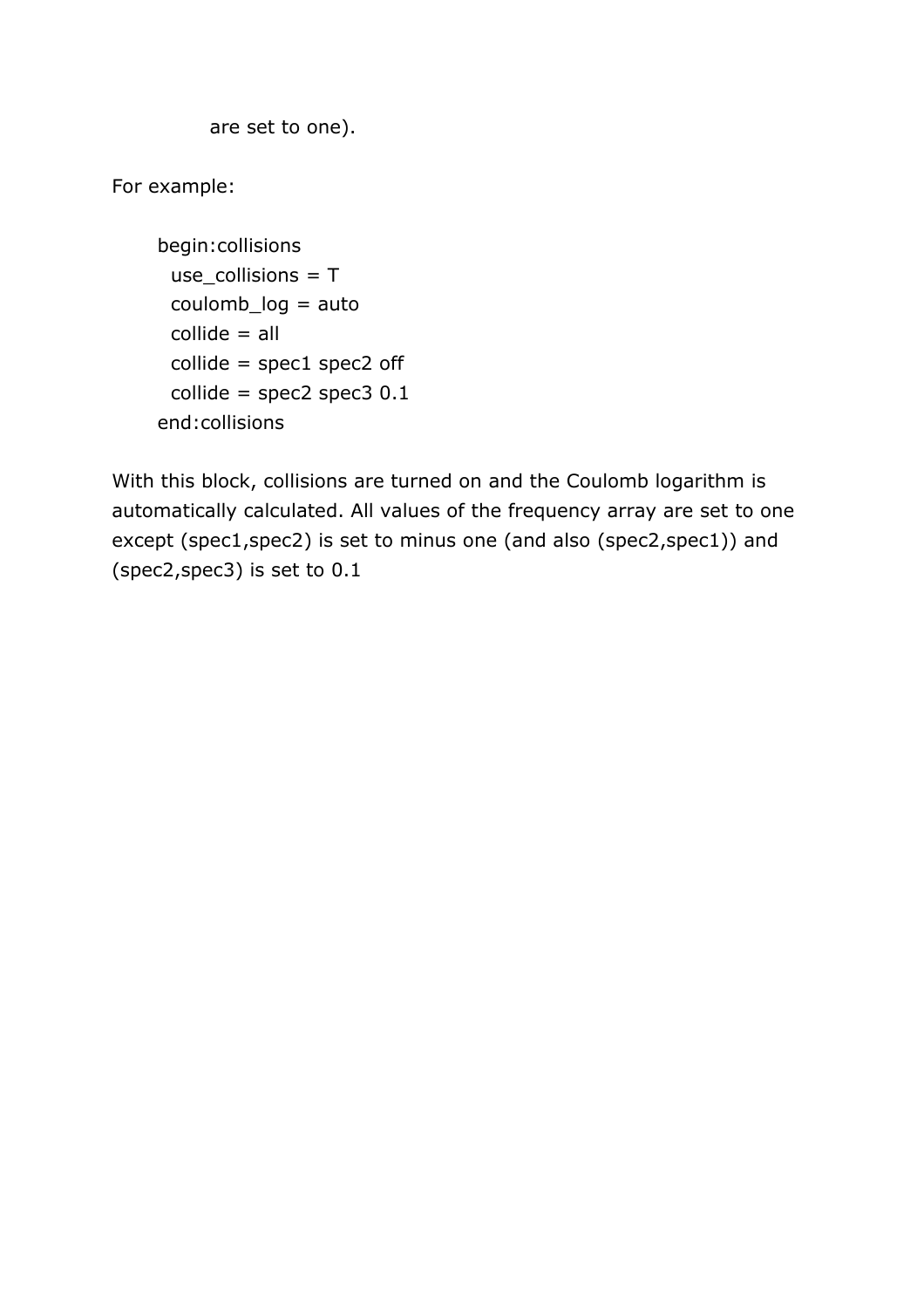## **Ionisation in** *EPOCH*

EPOCH includes field ionization which can be activated by defining "field\_ionisation =  $T''$  in the control block along with ionisation energies and an electron for the ionising species in one of the species blocks. This is done via the species block in the "ionisation energies" and "electron\_species" parameter respectively. "ionisation\_energies" should be given as a list in joules, and "electron\_species" should be the name of the species to be used as the electron species. For example, ionising carbon species might appear in the input deck as:

```
begin:species
```

```
charge=0.0
 mass=1837.2
 name=carbon
 ionisation_energies=(11.26*ev,24.38*ev,47.89*ev,64.49*ev,392.1*ev,
490.0*ev)
 electron_species=electron
 rho=den_gas
end:species
begin:species
```

```
charge=-1.0mass=1.0name=electron
 rho=0.0end:species
```
It is possible to define different electron species for each ionisation level, which is particularly useful in monitoring specific ionisation levels. If we wished to monitor the fourth ionisation level of carbon in the above example, the above example might appear:

begin:species charge=0.0 mass=1837.2 name=carbon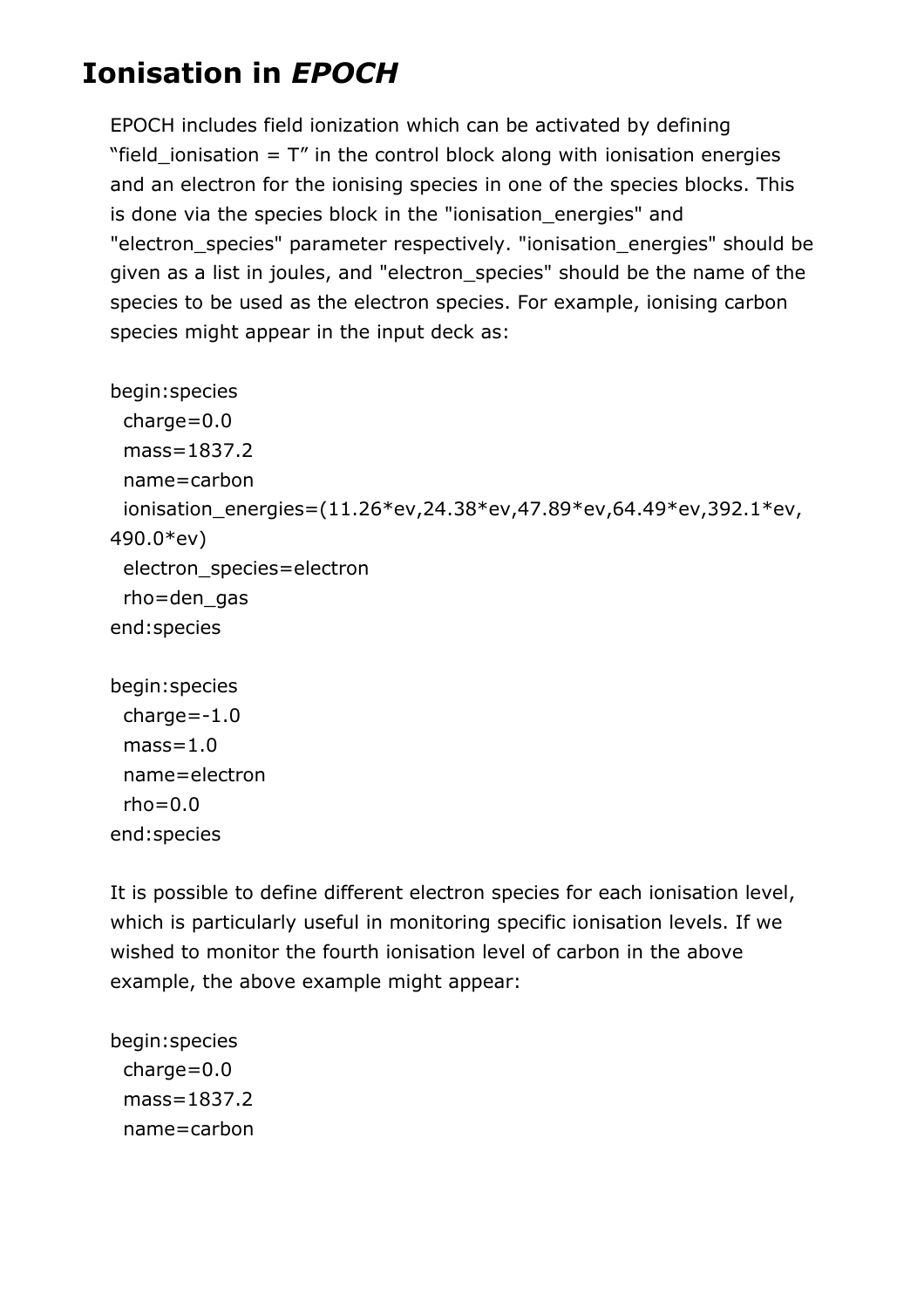```
ionisation_energies=(11.26*ev,24.38*ev,47.89*ev,64.49*ev,392.1*ev,
490.0*ev)
 electron_species=(electron,electron,electron,fourth,electron,electron)
 rho=den_gas
end:species
begin:species
```

```
charge=-1.0mass=1.0name=electron
 rho=0.0end:species
```

```
begin:species
 charge=-1.0mass=1.0name=fourth
 rho=0.0end:species
```
Field ionisation consists of three distinct regimes; multiphoton in which ionisation is best described as absorption of multiple photons, tunneling in which deformation of the atomic coulomb potential is the dominant factor, and barrier suppression ionisation in which the electric field is strong enough for an electron to escape classically. It is possible to turn off multiphoton or barrier suppression ionisation through the input deck by adding "use\_multiphoton=F" and/or "use\_bsi=F" to the control block.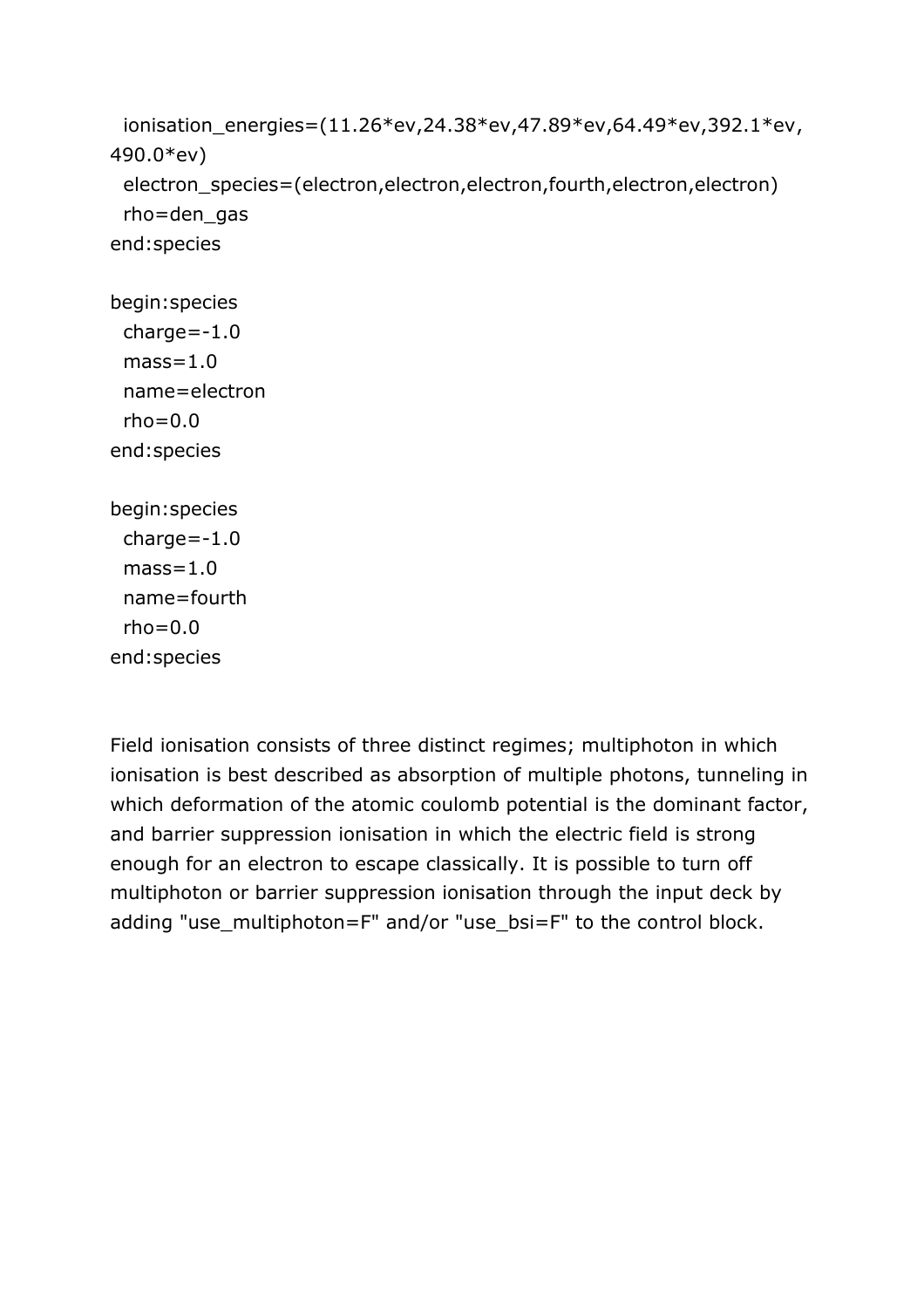# **QED Effects in** *EPOCH*

EPOCH has recently been extended to include some quantum electrodynamic effects that are important for high intensity ( $>5 \times 10^{21}$ ) W/cm<sup>2</sup>) lasers. The two processes that are included are

- Gamma ray production by QED corrected synchrotron emission (Also called magnetic bremsstrahlung or nonlinear Compton scattering).
- Electron positron pair production by the Breit-Wheeler process from these gamma ray photons.

For more information on the theory see Duclous et al. PPCF **53** (2011) 015009.

Simulating the QED effects increases EPOCH's memory requirements and so the code has to be compiled with the correct compilation options to turn the module on. To turn the module on, open "Makefile" in an editor and find the line which begins "DEFINES  $=$  ". Make sure that somewhere on the right hand side of the  $=$  line appears the text "-DPHOTONS". If it isn't there then add it. Then type "make clean" and then "make" to rebuild the code with QED support.

Once the code is built with QED support, actually turning on QED for a specific simulation requires the addition of a new block into the input deck. This block is simply called "qed" and starts with the usual "begin:qed" and "end:qed" markers of the other blocks. The parameters which can go into the block are

- use ged Turns QED on or off. If you don't want QED effects at all then compile the code without the "-DPHOTONS" lines in the makefile.
- qed start time Specifies the time after which QED effects should be turned on. For example you can turn off the routines until a laser has crossed the vacuum region in front of the target.
- produce photons Specifies whether you're interested in the photons generated by synchrotron emission. If this is F then the radiation reaction force is calculated but the properties of the emitted photons are not tracked.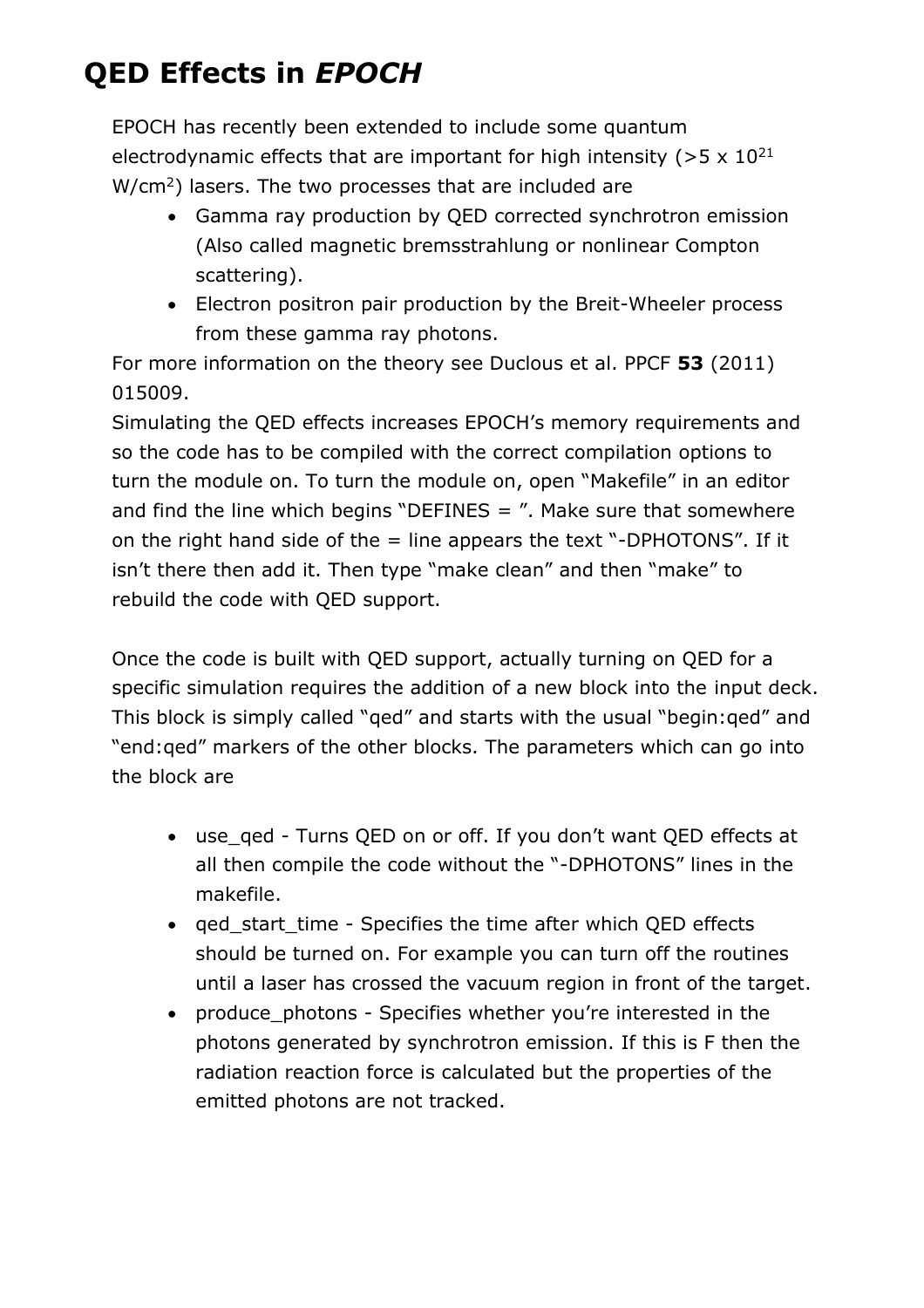- photon\_energy\_min Minimum energy of produced photons. Radiation reaction is calculated for photons of all energies, but photons with energy below this cutoff are not tracked.
- photon\_dynamics If F then photons are generated, but their motion through the domain is not simulated and they stay where they were generated. Photon motion is often less interesting than photon generation unless you want to simulate pair production. In these cases set this to F.
- produce\_pairs Whether or not to simulate the process of pair generation from gamma ray photons. Both produce\_photons and photon dynamics must be T for this to work.
- ged table location EPOCH's QED routines use lookup tables to calculate gamma ray emission and pair production. If you want to use tables in a different location from the default put the location in this parameter.

QED also requires that the code now know which species are electrons, positrons and photons. Rather than try to do this automatically the user has to specify the type of a species. This is done by using a single "identify" tag in a species block. To specify an electron the block in the deck would look like

begin:species name=electron  $frac=0.5$  rho=7.7e29 identify:electron end:species

Once the identity of a species is set then the code automatically assigns mass and charge states for the species. At present, the user cannot override these. Possible identities are

 electron : A normal electron species. All species of electrons in the simulation must be identified in this way or they will not generate photons.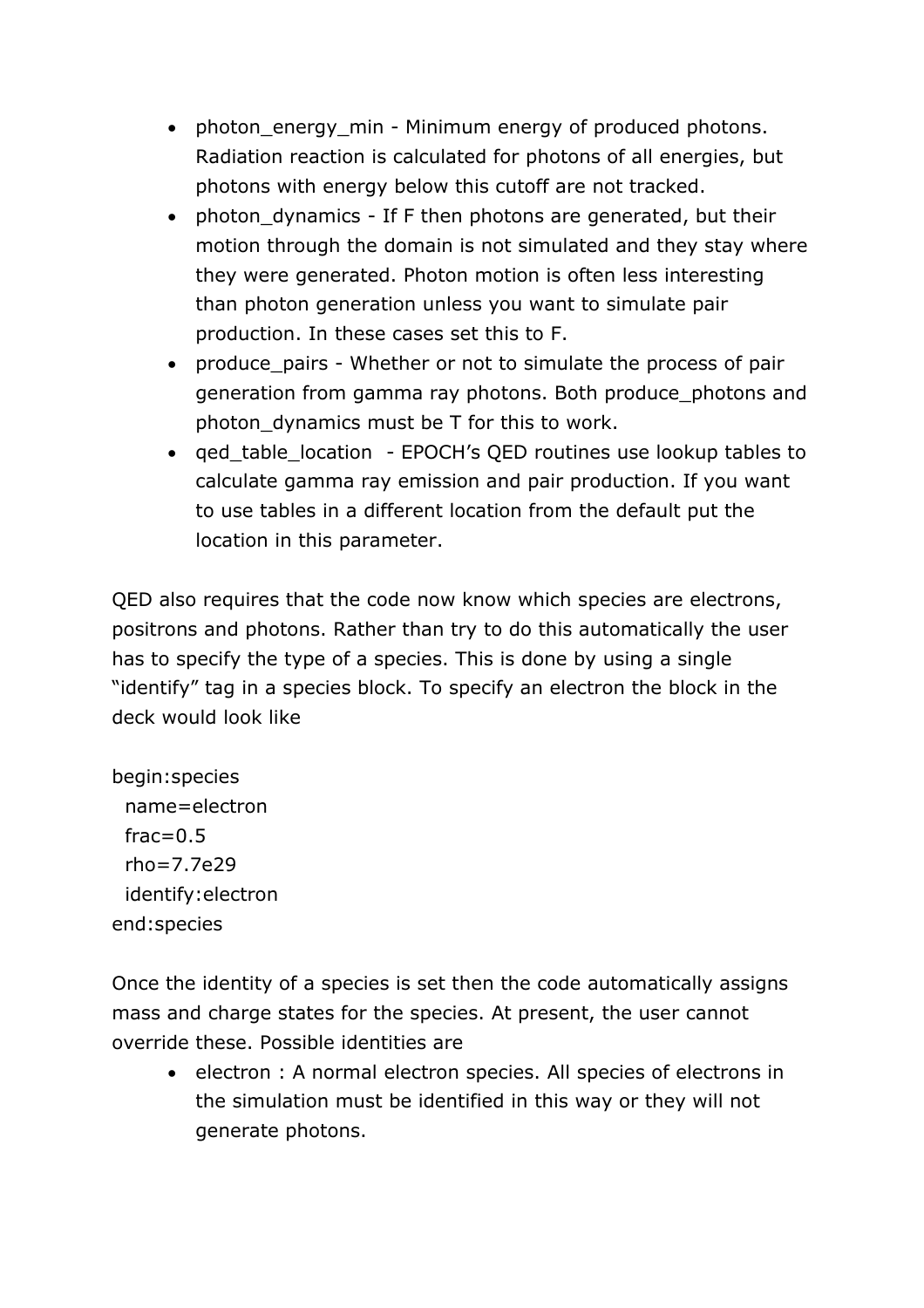- positron : A normal positron species. All species of positron in the simulation must be identified in this way or they will not generate photons.
- photon : A normal photon species. One species of this type is needed for photon production to work. If multiple species are present then generated photons will appear in the first species of this type.
- bw electron : The electron species for pair production. If a species of this type exists then electrons from the pair production module will be created in this species. If no species of this type is specified then pair electrons will be generated in the first electron species.
- bw\_positron : The positron species for pair production. If a species of this type exists then positrons from the pair production module will be created in this species. If no species of this type is specified then pair positrons will be generated in the first positron species.

A species should be identified only once, so a "bw\_electron" species does not need to also be identified as an "electron" species. If the code is running with "produce\_photons=T" then a photon species must be created by user and identified. If the code is running with "produce pairs=T" then the code must specify at least one electron (or bw\_electron) species and one positron (or bw\_positron) species. The code will fail to run if the needed species are not specified.